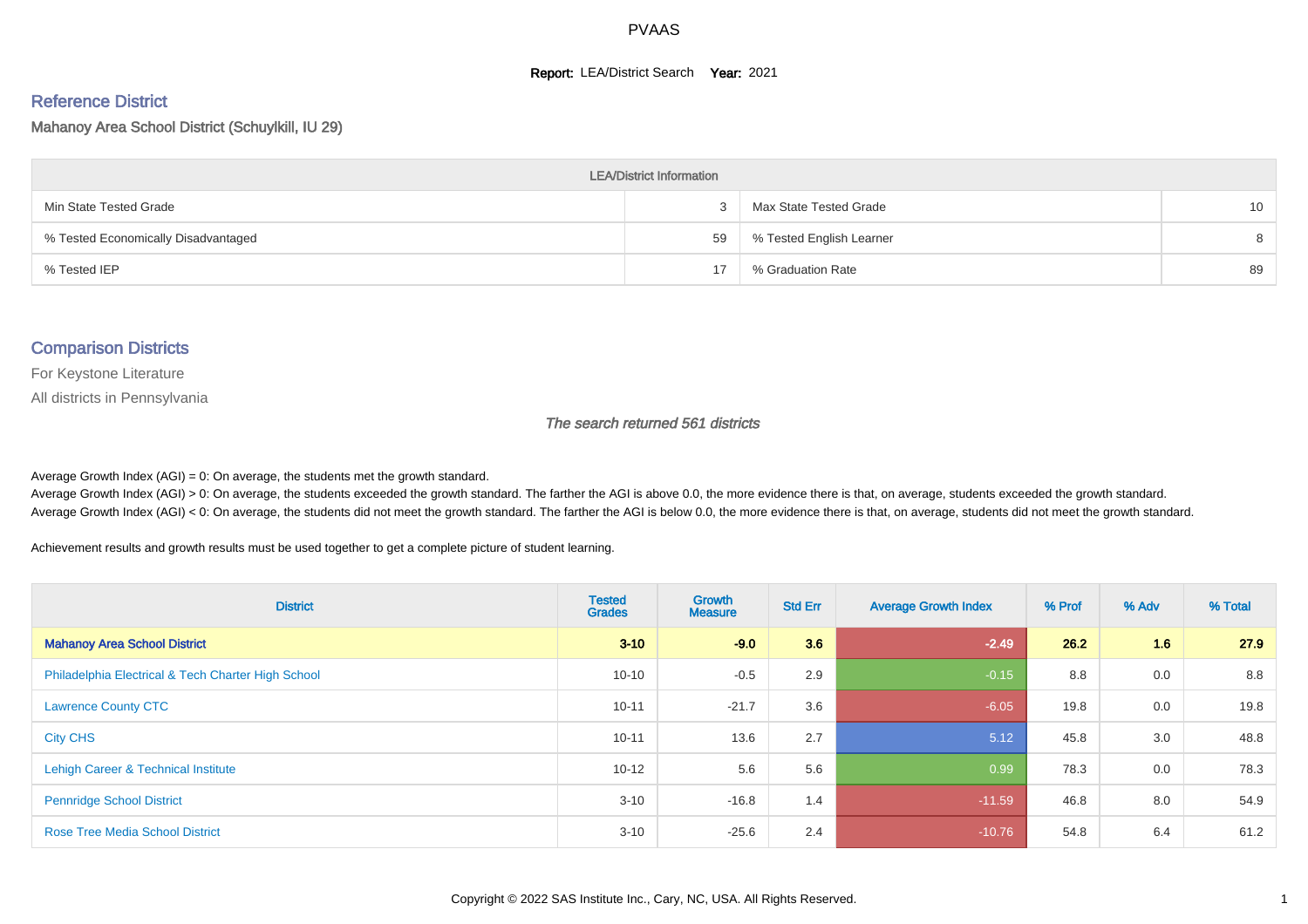| <b>District</b>                                   | <b>Tested</b><br><b>Grades</b> | <b>Growth</b><br><b>Measure</b> | <b>Std Err</b> | <b>Average Growth Index</b> | % Prof | % Adv | % Total |
|---------------------------------------------------|--------------------------------|---------------------------------|----------------|-----------------------------|--------|-------|---------|
| <b>Mahanoy Area School District</b>               | $3 - 10$                       | $-9.0$                          | 3.6            | $-2.49$                     | 26.2   | 1.6   | 27.9    |
| <b>Shikellamy School District</b>                 | $3 - 10$                       | $-22.3$                         | 2.5            | $-8.92$                     | 33.3   | 6.1   | 39.5    |
| <b>Lackawanna Trail School District</b>           | $3 - 10$                       | $-21.7$                         | 3.5            | $-6.20$                     | 38.5   | 1.5   | 40.0    |
| <b>Abington School District</b>                   | $3 - 10$                       | $-11.5$                         | 1.9            | $-6.00$                     | 56.2   | 11.6  | 67.8    |
| <b>Avonworth School District</b>                  | $3 - 10$                       | $-12.6$                         | 3.1            | $-4.01$                     | 59.8   | 4.6   | 64.4    |
| <b>Marion Center Area School District</b>         | $3 - 10$                       | $-12.0$                         | 3.1            | $-3.87$                     | 33.7   | 1.1   | 34.8    |
| <b>Clearfield Area School District</b>            | $3 - 10$                       | $-9.4$                          | 2.6            | $-3.56$                     | 43.0   | 3.1   | 46.1    |
| <b>Neshannock Township School District</b>        | $3 - 10$                       | $-9.7$                          | 2.9            | $-3.34$                     | 62.4   | 5.6   | 67.9    |
| Maritime Academy Charter School                   | $3 - 10$                       | $-11.4$                         | 3.5            | $-3.29$                     | 15.2   | 0.0   | 15.2    |
| <b>Carmichaels Area School District</b>           | $3 - 10$                       | $-9.3$                          | 3.3            | $-2.81$                     | 35.1   | 1.4   | 36.5    |
| <b>Propel Charter School-Montour</b>              | $3 - 10$                       | $-10.7$                         | 3.9            | $-2.71$                     | 13.7   | 0.0   | 13.7    |
| <b>Northwest Area School District</b>             | $3 - 10$                       | $-10.0$                         | 3.8            | $-2.59$                     | 34.6   | 7.3   | 41.8    |
| <b>Blue Mountain School District</b>              | $3 - 10$                       | $-5.8$                          | 2.3            | $-2.56$                     | 46.6   | 8.5   | 55.1    |
| <b>Mahanoy Area School District</b>               | $3 - 10$                       | $-9.0$                          | 3.6            | $-2.49$                     | 26.2   | 1.6   | 27.9    |
| <b>Yough School District</b>                      | $3 - 10$                       | $-6.6$                          | 2.7            | $-2.43$                     | 50.8   | 4.0   | 54.8    |
| <b>Chartiers-Houston School District</b>          | $3 - 10$                       | $-8.6$                          | 3.5            | $-2.41$                     | 59.7   | 4.5   | 64.2    |
| Jefferson-Morgan School District                  | $3 - 10$                       | $-9.9$                          | 4.2            | $-2.35$                     | 43.8   | 4.2   | 47.9    |
| South Williamsport Area School District           | $3 - 10$                       | $-5.7$                          | 2.5            | $-2.30$                     | 45.5   | 4.5   | 50.0    |
| Portage Area School District                      | $3 - 10$                       | $-8.1$                          | 3.6            | $-2.26$                     | 40.6   | 9.4   | 50.0    |
| <b>West Middlesex Area School District</b>        | $3 - 10$                       | $-8.4$                          | 3.8            | $-2.21$                     | 34.9   | 2.8   | 37.6    |
| <b>Benton Area School District</b>                | $3 - 10$                       | $-9.7$                          | 4.5            | $-2.18$                     | 43.2   | 5.4   | 48.6    |
| <b>Executive Education Academy Charter School</b> | $3 - 10$                       | $-6.5$                          | 3.1            | $-2.08$                     | 23.7   | 2.2   | 25.8    |
| California Area School District                   | $3 - 10$                       | $-7.3$                          | 3.6            | $-2.02$                     | 42.6   | 9.8   | 52.5    |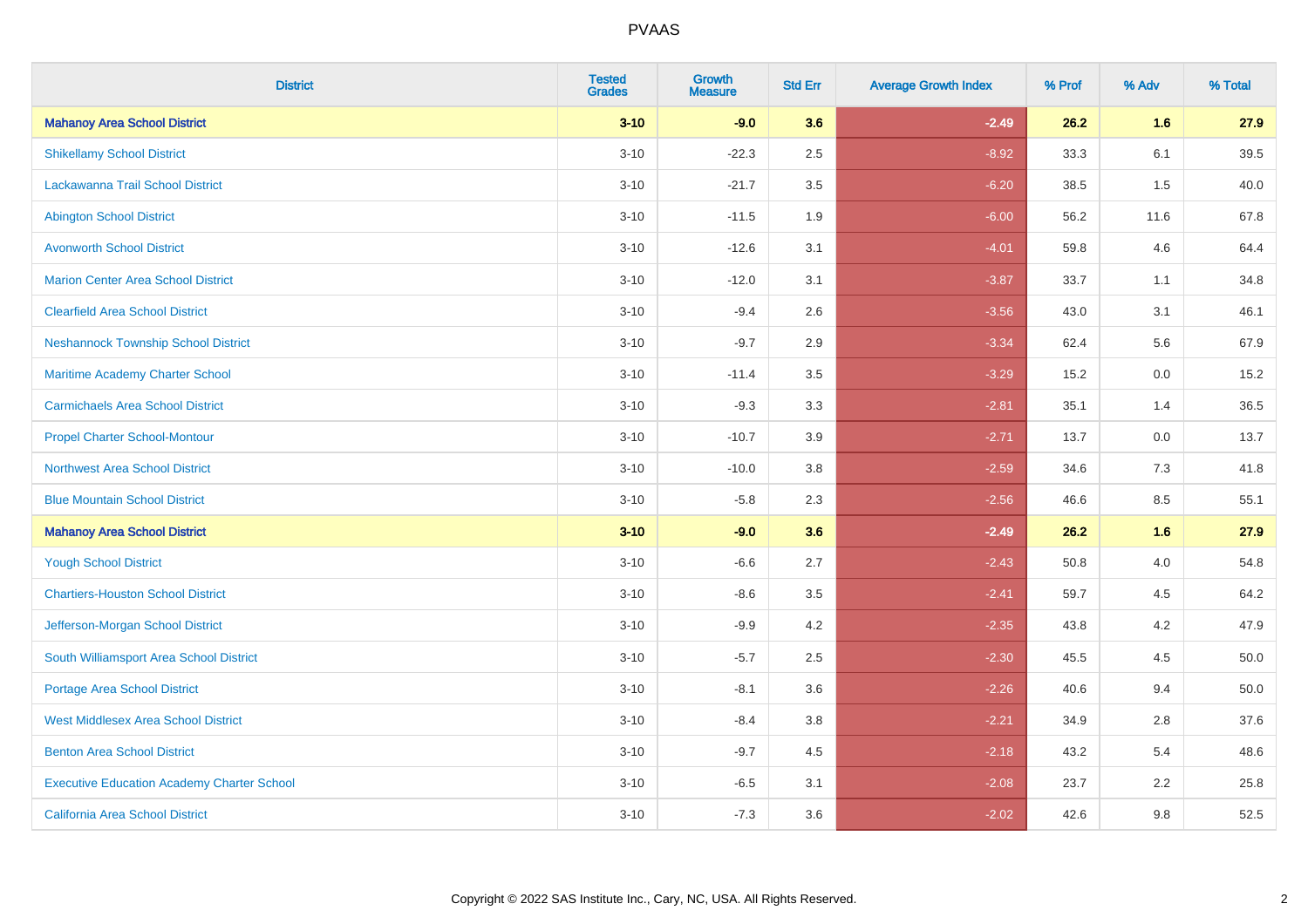| <b>District</b>                               | <b>Tested</b><br><b>Grades</b> | <b>Growth</b><br><b>Measure</b> | <b>Std Err</b> | <b>Average Growth Index</b> | % Prof | % Adv   | % Total |
|-----------------------------------------------|--------------------------------|---------------------------------|----------------|-----------------------------|--------|---------|---------|
| <b>Mahanoy Area School District</b>           | $3 - 10$                       | $-9.0$                          | 3.6            | $-2.49$                     | 26.2   | 1.6     | 27.9    |
| <b>Moshannon Valley School District</b>       | $3 - 10$                       | $-7.0$                          | 3.4            | $-2.01$                     | 48.5   | $0.0\,$ | 48.5    |
| <b>Mount Union Area School District</b>       | $3 - 10$                       | $-6.1$                          | 3.1            | $-1.97$                     | 32.2   | 3.4     | 35.6    |
| <b>Montrose Area School District</b>          | $3 - 10$                       | $-5.5$                          | 3.0            | $-1.82$                     | 46.7   | 5.4     | 52.2    |
| <b>Tri-Valley School District</b>             | $3 - 10$                       | $-6.4$                          | 4.1            | $-1.57$                     | 37.0   | 4.4     | 41.3    |
| <b>Fort Cherry School District</b>            | $3 - 10$                       | $-5.9$                          | 3.8            | $-1.56$                     | 55.2   | 5.2     | 60.3    |
| <b>MaST Community Charter School</b>          | $3 - 10$                       | $-4.1$                          | 2.7            | $-1.52$                     | 44.0   | 9.5     | 53.4    |
| <b>Ferndale Area School District</b>          | $3 - 10$                       | $-5.8$                          | 4.3            | $-1.33$                     | 40.0   | 0.0     | 40.0    |
| <b>Cambria Heights School District</b>        | $3 - 10$                       | $-4.1$                          | 3.1            | $-1.32$                     | 51.0   | 6.0     | 57.0    |
| <b>Troy Area School District</b>              | $3 - 10$                       | $-4.3$                          | 3.4            | $-1.26$                     | 43.2   | 5.7     | 48.9    |
| <b>Kane Area School District</b>              | $3 - 10$                       | $-3.7$                          | 3.2            | $-1.17$                     | 39.5   | 9.9     | 49.4    |
| <b>Antietam School District</b>               | $3 - 10$                       | $-4.3$                          | 3.8            | $-1.13$                     | 36.4   | 5.4     | 41.8    |
| <b>Valley Grove School District</b>           | $3 - 10$                       | $-3.7$                          | 3.7            | $-1.01$                     | 51.2   | 6.1     | 57.3    |
| <b>Sullivan County School District</b>        | $3 - 10$                       | $-4.0$                          | 4.4            | $-0.90$                     | 66.7   | 2.6     | 69.2    |
| <b>Northeast Bradford School District</b>     | $3 - 10$                       | $-3.1$                          | 4.0            | $-0.78$                     | 33.9   | 3.4     | 37.3    |
| <b>Mid Valley School District</b>             | $3 - 10$                       | $-1.7$                          | 3.0            | $-0.55$                     | 45.1   | 7.8     | 52.9    |
| <b>Wyoming Area School District</b>           | $3 - 10$                       | $-1.3$                          | 2.6            | $-0.50$                     | 53.8   | 10.8    | 64.6    |
| <b>Bellwood-Antis School District</b>         | $3 - 10$                       | $-1.2$                          | 3.2            | $-0.39$                     | 55.1   | 10.1    | 65.2    |
| <b>Glendale School District</b>               | $3 - 10$                       | $-0.9$                          | 3.7            | $-0.24$                     | 50.0   | 5.4     | 55.4    |
| <b>Reynolds School District</b>               | $3 - 10$                       | 0.5                             | 3.4            | 0.16                        | 52.1   | 7.0     | 59.2    |
| <b>Bloomsburg Area School District</b>        | $3 - 10$                       | 0.7                             | 3.0            | 0.23                        | 55.9   | 11.8    | 67.6    |
| <b>Mastery Charter School - Thomas Campus</b> | $3 - 10$                       | 2.1                             | 6.2            | 0.33                        | 28.6   | 0.0     | 28.6    |
| <b>Wallingford-Swarthmore School District</b> | $3 - 10$                       | 0.9                             | 2.4            | 0.38                        | 64.4   | 22.7    | 87.1    |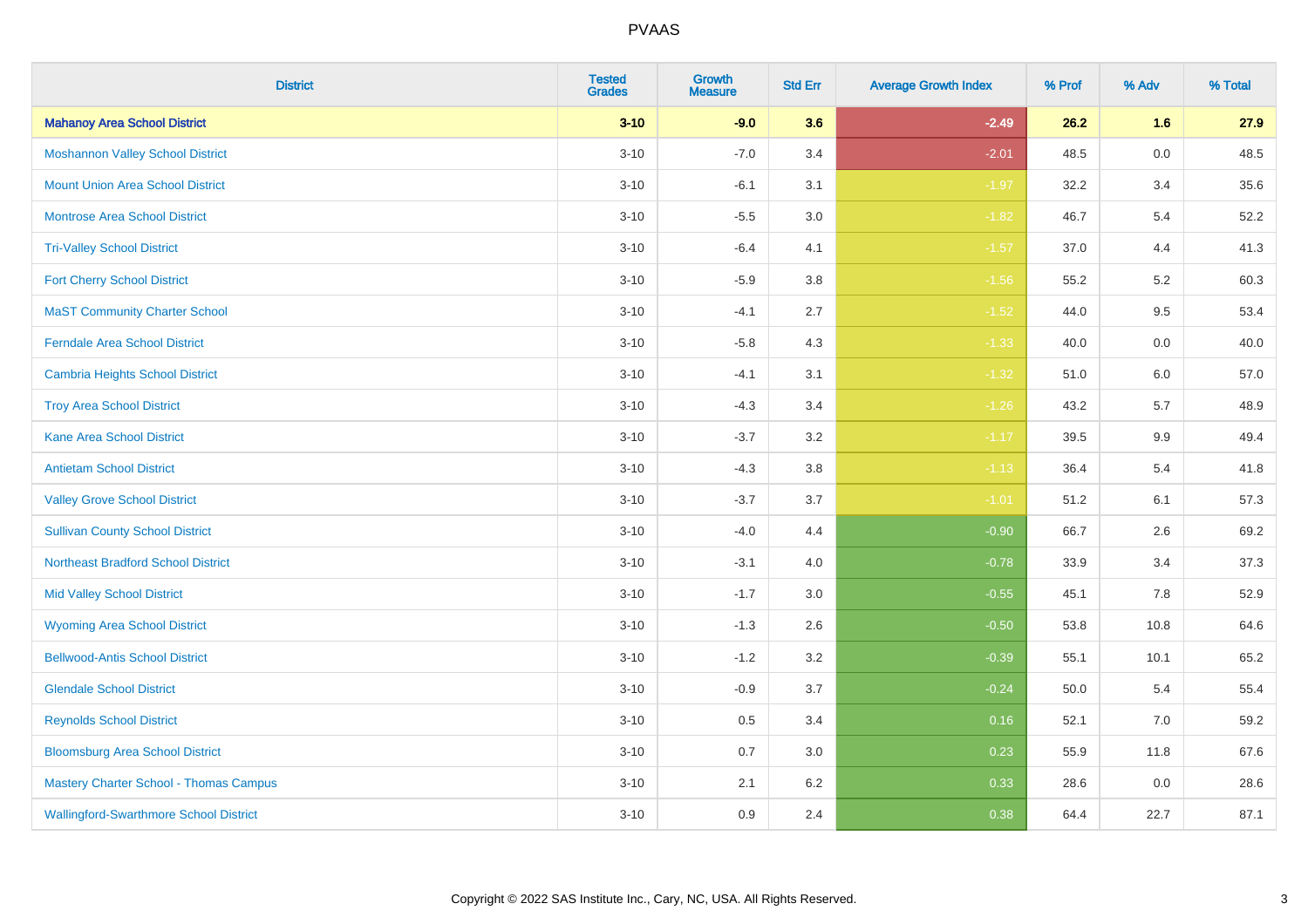| <b>District</b>                                    | <b>Tested</b><br><b>Grades</b> | <b>Growth</b><br><b>Measure</b> | <b>Std Err</b> | <b>Average Growth Index</b> | % Prof | % Adv | % Total |
|----------------------------------------------------|--------------------------------|---------------------------------|----------------|-----------------------------|--------|-------|---------|
| <b>Mahanoy Area School District</b>                | $3 - 10$                       | $-9.0$                          | 3.6            | $-2.49$                     | 26.2   | 1.6   | 27.9    |
| <b>Harmony Area School District</b>                | $3 - 10$                       | 4.5                             | 6.3            | 0.72                        | 33.3   | 13.3  | 46.7    |
| Southeastern Greene School District                | $3 - 10$                       | 3.3                             | 4.6            | 0.72                        | 57.6   | 6.1   | 63.6    |
| <b>Shanksville-Stonycreek School District</b>      | $3 - 10$                       | 7.0                             | 5.9            | 1.20                        | 64.7   | 17.6  | 82.4    |
| <b>MaST Community Charter School II</b>            | $3 - 10$                       | 4.4                             | 3.2            | 1.37                        | 28.4   | 3.4   | 31.8    |
| <b>South Butler County School District</b>         | $3 - 10$                       | 3.9                             | 2.5            | 1.54                        | 53.1   | 16.6  | 69.7    |
| Allegheny-Clarion Valley School District           | $3 - 10$                       | 7.8                             | 4.7            | 1.65                        | 53.3   | 3.3   | 56.7    |
| <b>Sto-Rox School District</b>                     | $3 - 10$                       | 6.6                             | 3.7            | 1.80                        | 13.4   | 0.0   | 13.4    |
| <b>Monessen City School District</b>               | $3 - 10$                       | 8.3                             | 4.5            | 1.85                        | 42.9   | 2.9   | 45.7    |
| <b>Beaver Area School District</b>                 | $3 - 10$                       | 4.7                             | 2.4            | 1.94                        | 57.4   | 16.8  | 74.2    |
| <b>Central Valley School District</b>              | $3 - 10$                       | 4.8                             | 2.4            | 1.98                        | 56.9   | 9.0   | 65.9    |
| <b>Muhlenberg School District</b>                  | $3 - 10$                       | 4.0                             | 1.9            | 2.10                        | 34.2   | 2.6   | 36.8    |
| <b>Carbondale Area School District</b>             | $3 - 10$                       | 7.4                             | 3.3            | 2.25                        | 56.6   | 2.6   | 59.2    |
| <b>Collegium Charter School</b>                    | $3 - 10$                       | 5.9                             | 2.5            | 2.33                        | 38.1   | 7.9   | 46.0    |
| <b>Belmont Charter School</b>                      | $3 - 10$                       | 16.0                            | 6.5            | 2.45                        | 64.3   | 0.0   | 64.3    |
| <b>Bethlehem-Center School District</b>            | $3 - 10$                       | 8.1                             | 3.3            | 2.46                        | 35.1   | 1.4   | 36.5    |
| <b>Mars Area School District</b>                   | $3 - 10$                       | 5.7                             | 2.1            | 2.75                        | 57.9   | 18.2  | 76.1    |
| <b>Freeport Area School District</b>               | $3 - 10$                       | 9.7                             | 2.5            | 3.91                        | 57.5   | 17.8  | 75.3    |
| <b>Centennial School District</b>                  | $3 - 10$                       | 7.1                             | 1.7            | 4.29                        | 50.1   | 8.7   | 58.9    |
| <b>Commonwealth Charter Academy Charter School</b> | $3 - 10$                       | 9.1                             | 1.9            | 4.90                        | 47.2   | 9.1   | 56.3    |
| <b>Fleetwood Area School District</b>              | $3 - 10$                       | 12.2                            | 2.2            | 5.68                        | 53.5   | 11.6  | 65.2    |
| <b>Avon Grove School District</b>                  | $3 - 10$                       | 10.0                            | 1.6            | 6.26                        | 56.3   | 18.6  | 74.9    |
| <b>Derry Township School District</b>              | $3 - 10$                       | 12.8                            | 2.0            | 6.39                        | 54.8   | 25.8  | 80.6    |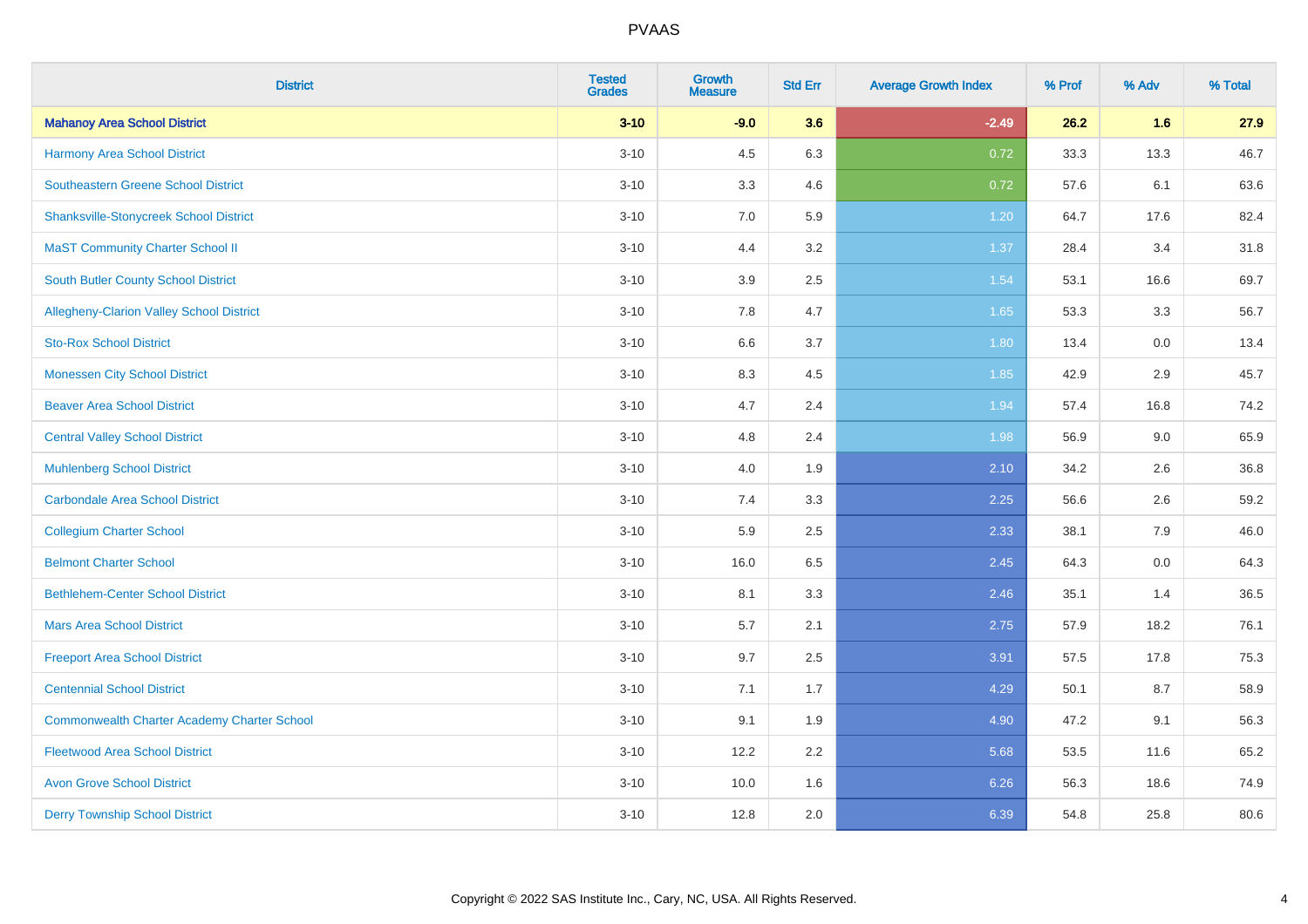| <b>District</b>                                | <b>Tested</b><br><b>Grades</b> | <b>Growth</b><br><b>Measure</b> | <b>Std Err</b> | <b>Average Growth Index</b> | % Prof | % Adv | % Total |
|------------------------------------------------|--------------------------------|---------------------------------|----------------|-----------------------------|--------|-------|---------|
| <b>Mahanoy Area School District</b>            | $3 - 10$                       | $-9.0$                          | 3.6            | $-2.49$                     | 26.2   | 1.6   | 27.9    |
| <b>Garnet Valley School District</b>           | $3 - 10$                       | 10.9                            | 1.7            | 6.53                        | 67.1   | 19.0  | 86.1    |
| <b>Wissahickon School District</b>             | $3 - 10$                       | 12.5                            | 1.8            | 6.85                        | 58.3   | 22.4  | 80.7    |
| <b>Owen J Roberts School District</b>          | $3 - 11$                       | $-12.3$                         | 1.6            | $-7.61$                     | 57.0   | 11.9  | 69.0    |
| Hatboro-Horsham School District                | $3 - 11$                       | $-12.8$                         | 1.7            | $-7.47$                     | 45.6   | 7.2   | 52.8    |
| Philipsburg-Osceola Area School District       | $3 - 11$                       | $-24.8$                         | 3.3            | $-7.43$                     | 19.7   | 2.6   | 22.4    |
| <b>Chambersburg Area School District</b>       | $3 - 11$                       | $-9.5$                          | 1.3            | $-7.20$                     | 42.7   | 8.6   | 51.4    |
| <b>Northwestern School District</b>            | $3 - 11$                       | $-24.9$                         | 3.5            | $-7.13$                     | 42.6   | 2.9   | 45.6    |
| <b>Bristol Township School District</b>        | $3 - 11$                       | $-13.9$                         | 2.0            | $-7.05$                     | 31.0   | 3.7   | 34.7    |
| <b>Curwensville Area School District</b>       | $3 - 11$                       | $-27.9$                         | 4.1            | $-6.72$                     | 42.5   | 4.1   | 46.6    |
| Mifflinburg Area School District               | $3 - 11$                       | $-15.8$                         | 2.5            | $-6.30$                     | 42.4   | 4.0   | 46.4    |
| <b>Ringgold School District</b>                | $3 - 11$                       | $-14.7$                         | 2.4            | $-6.04$                     | 41.5   | 7.9   | 49.4    |
| <b>Springfield Township School District</b>    | $3 - 11$                       | $-18.9$                         | 3.2            | $-5.88$                     | 62.6   | 3.6   | 66.3    |
| <b>Solanco School District</b>                 | $3 - 11$                       | $-11.0$                         | 2.0            | $-5.55$                     | 41.6   | 4.5   | 46.1    |
| <b>Exeter Township School District</b>         | $3 - 11$                       | $-10.4$                         | 1.9            | $-5.44$                     | 50.6   | 2.7   | 53.3    |
| <b>Southern Fulton School District</b>         | $3 - 11$                       | $-23.7$                         | 4.4            | $-5.37$                     | 34.2   | 10.5  | 44.7    |
| <b>Plum Borough School District</b>            | $3 - 11$                       | $-11.3$                         | 2.2            | $-5.19$                     | 51.1   | 9.0   | 60.1    |
| <b>Titusville Area School District</b>         | $3 - 11$                       | $-13.2$                         | 2.6            | $-4.99$                     | 43.2   | 4.8   | 48.0    |
| Southern Columbia Area School District         | $3 - 11$                       | $-14.6$                         | 3.0            | $-4.92$                     | 55.0   | 4.0   | 59.0    |
| Schuylkill Haven Area School District          | $3 - 11$                       | $-15.3$                         | 3.1            | $-4.87$                     | 49.7   | 2.4   | 52.1    |
| <b>Tacony Academy Charter School</b>           | $3 - 11$                       | $-14.7$                         | 3.0            | $-4.82$                     | 22.4   | 1.8   | 24.1    |
| <b>Frazier School District</b>                 | $3 - 11$                       | $-17.2$                         | 3.7            | $-4.70$                     | 37.1   | 1.6   | 38.7    |
| <b>Riverside Beaver County School District</b> | $3 - 11$                       | $-14.0$                         | 3.0            | $-4.64$                     | 49.4   | 8.8   | 58.2    |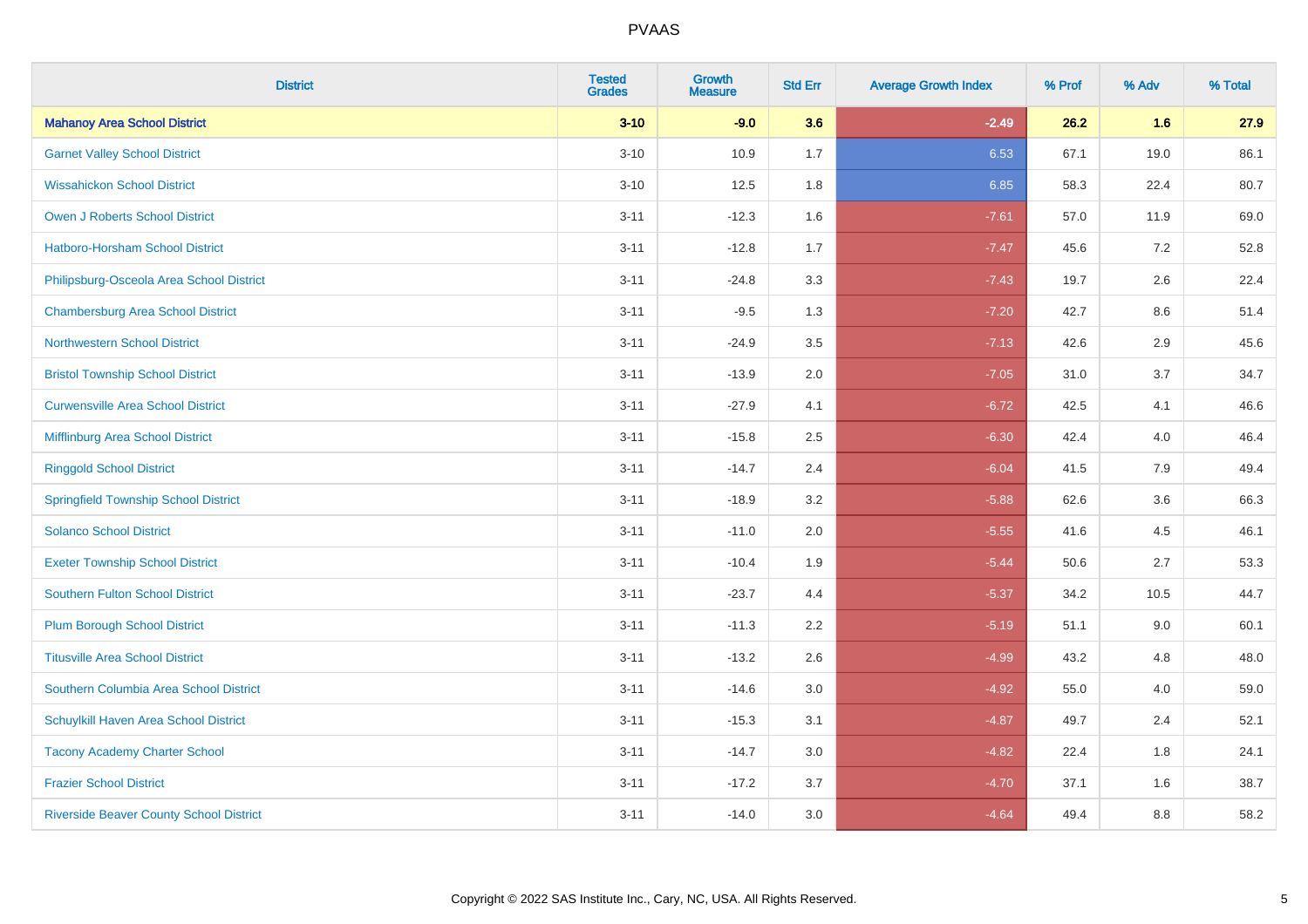| <b>District</b>                               | <b>Tested</b><br><b>Grades</b> | Growth<br><b>Measure</b> | <b>Std Err</b> | <b>Average Growth Index</b> | % Prof | % Adv   | % Total |
|-----------------------------------------------|--------------------------------|--------------------------|----------------|-----------------------------|--------|---------|---------|
| <b>Mahanoy Area School District</b>           | $3 - 10$                       | $-9.0$                   | 3.6            | $-2.49$                     | 26.2   | 1.6     | 27.9    |
| <b>Butler Area School District</b>            | $3 - 11$                       | $-6.5$                   | 1.5            | $-4.26$                     | 42.5   | 9.4     | 51.9    |
| Southern Tioga School District                | $3 - 11$                       | $-11.5$                  | 2.7            | $-4.25$                     | 47.8   | 6.4     | 54.3    |
| <b>South Park School District</b>             | $3 - 11$                       | $-11.3$                  | 2.7            | $-4.23$                     | 53.5   | 13.7    | 67.3    |
| <b>Wellsboro Area School District</b>         | $3 - 11$                       | $-12.4$                  | 3.0            | $-4.11$                     | 49.2   | 11.9    | 61.1    |
| <b>Big Spring School District</b>             | $3 - 11$                       | $-9.8$                   | 2.4            | $-4.00$                     | 38.6   | 8.9     | 47.5    |
| Southern Huntingdon County School District    | $3 - 11$                       | $-12.9$                  | 3.2            | $-3.98$                     | 32.5   | 2.5     | 35.0    |
| <b>Minersville Area School District</b>       | $3 - 11$                       | $-14.4$                  | 3.7            | $-3.90$                     | 39.3   | 3.3     | 42.6    |
| Propel Charter School - Braddock Hills        | $3 - 11$                       | $-13.6$                  | 3.6            | $-3.81$                     | 9.7    | 1.6     | 11.3    |
| Johnsonburg Area School District              | $3 - 11$                       | $-14.1$                  | 3.9            | $-3.62$                     | 54.0   | 4.6     | 58.6    |
| <b>Berwick Area School District</b>           | $3 - 11$                       | $-9.3$                   | 2.6            | $-3.59$                     | 42.1   | 5.5     | 47.6    |
| <b>Ridgway Area School District</b>           | $3 - 11$                       | $-14.5$                  | 4.1            | $-3.56$                     | 49.0   | $9.8\,$ | 58.8    |
| <b>Moniteau School District</b>               | $3 - 11$                       | $-11.8$                  | 3.3            | $-3.56$                     | 50.0   | 6.3     | 56.3    |
| <b>Milton Area School District</b>            | $3 - 11$                       | $-8.7$                   | 2.5            | $-3.52$                     | 45.4   | 6.9     | 52.3    |
| <b>Penn-Delco School District</b>             | $3 - 11$                       | $-6.8$                   | 1.9            | $-3.51$                     | 46.6   | 3.2     | 49.8    |
| <b>Williamsburg Community School District</b> | $3 - 11$                       | $-14.3$                  | 4.1            | $-3.48$                     | 28.3   | 0.0     | 28.3    |
| <b>Elizabeth Forward School District</b>      | $3 - 11$                       | $-8.4$                   | 2.4            | $-3.41$                     | 51.7   | 4.0     | 55.7    |
| <b>Steelton-Highspire School District</b>     | $3 - 11$                       | $-11.8$                  | 3.5            | $-3.40$                     | 14.5   | 0.0     | 14.5    |
| <b>Boyertown Area School District</b>         | $3 - 11$                       | $-4.7$                   | 1.5            | $-3.17$                     | 55.2   | 11.3    | 66.5    |
| <b>Wallenpaupack Area School District</b>     | $3 - 11$                       | $-7.1$                   | 2.3            | $-3.09$                     | 40.8   | 2.4     | 43.1    |
| <b>Dubois Area School District</b>            | $3 - 11$                       | $-6.2$                   | 2.0            | $-3.07$                     | 50.9   | 13.4    | 64.3    |
| <b>Palisades School District</b>              | $3 - 11$                       | $-8.7$                   | 2.8            | $-3.06$                     | 53.8   | 6.7     | 60.5    |
| <b>Pittsburgh School District</b>             | $3 - 11$                       | $-3.3$                   | 1.1            | $-3.04$                     | 33.9   | 8.2     | 42.1    |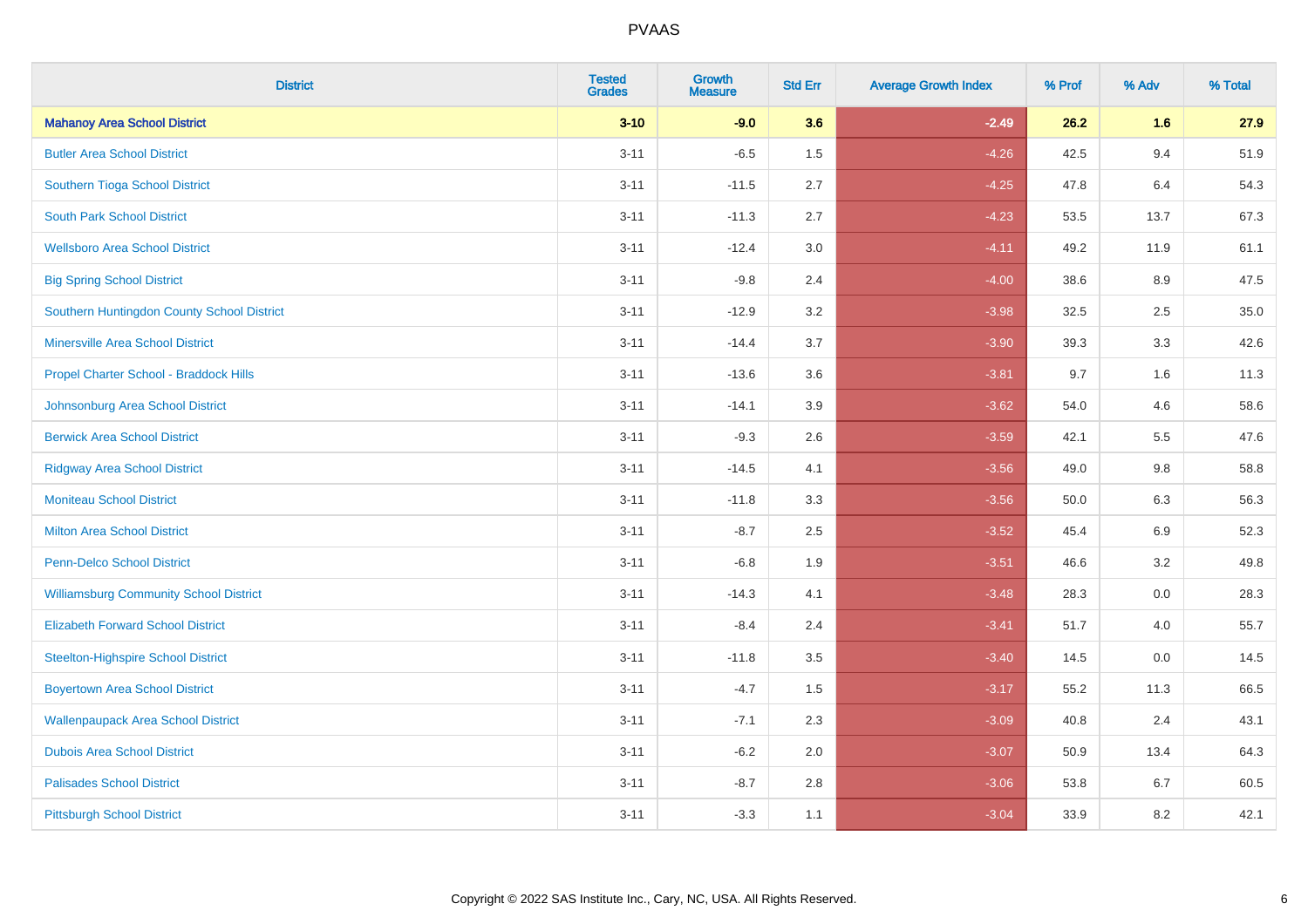| <b>District</b>                              | <b>Tested</b><br><b>Grades</b> | Growth<br><b>Measure</b> | <b>Std Err</b> | <b>Average Growth Index</b> | % Prof | % Adv   | % Total |
|----------------------------------------------|--------------------------------|--------------------------|----------------|-----------------------------|--------|---------|---------|
| <b>Mahanoy Area School District</b>          | $3 - 10$                       | $-9.0$                   | 3.6            | $-2.49$                     | 26.2   | 1.6     | 27.9    |
| Philadelphia Academy Charter School          | $3 - 11$                       | $-8.9$                   | 2.9            | $-3.04$                     | 50.5   | 2.9     | 53.4    |
| <b>North East School District</b>            | $3 - 11$                       | $-9.3$                   | 3.1            | $-3.02$                     | 62.6   | 14.4    | 77.0    |
| Penn Hills School District                   | $3 - 11$                       | $-7.6$                   | 2.6            | $-2.94$                     | 33.1   | 0.7     | 33.8    |
| <b>Rochester Area School District</b>        | $3 - 11$                       | $-13.2$                  | 4.6            | $-2.89$                     | 19.5   | 1.3     | 20.8    |
| <b>Propel Charter School-Homestead</b>       | $3 - 11$                       | $-11.7$                  | 4.1            | $-2.84$                     | 15.9   | 0.0     | 15.9    |
| Nazareth Area School District                | $3 - 11$                       | $-4.7$                   | 1.7            | $-2.82$                     | 59.2   | $9.9\,$ | 69.0    |
| <b>Carlisle Area School District</b>         | $3 - 11$                       | $-5.3$                   | 1.9            | $-2.81$                     | 54.0   | 6.3     | 60.3    |
| <b>Redbank Valley School District</b>        | $3 - 11$                       | $-9.5$                   | 3.4            | $-2.77$                     | 31.5   | 4.9     | 36.4    |
| <b>Highlands School District</b>             | $3 - 11$                       | $-7.4$                   | 2.7            | $-2.76$                     | 44.4   | 3.7     | 48.2    |
| <b>Forest Hills School District</b>          | $3 - 11$                       | $-7.3$                   | 2.7            | $-2.74$                     | 41.1   | 13.7    | 54.8    |
| <b>Trinity Area School District</b>          | $3 - 11$                       | $-5.4$                   | 2.0            | $-2.71$                     | 48.3   | 11.8    | 60.1    |
| South Allegheny School District              | $3 - 11$                       | $-8.8$                   | 3.2            | $-2.70$                     | 40.5   | 0.0     | 40.5    |
| <b>Blairsville-Saltsburg School District</b> | $3 - 11$                       | $-8.0$                   | 3.0            | $-2.68$                     | 37.3   | 7.0     | 44.3    |
| <b>Harbor Creek School District</b>          | $3 - 11$                       | $-7.1$                   | 2.7            | $-2.67$                     | 48.8   | 15.2    | 64.0    |
| <b>Pine Grove Area School District</b>       | $3 - 11$                       | $-7.7$                   | 2.9            | $-2.66$                     | 42.3   | 7.7     | 50.0    |
| <b>Dunmore School District</b>               | $3 - 11$                       | $-7.7$                   | 2.9            | $-2.62$                     | 34.0   | 7.2     | 41.2    |
| <b>Coatesville Area School District</b>      | $3 - 11$                       | $-4.4$                   | 1.7            | $-2.62$                     | 36.3   | 4.2     | 40.5    |
| <b>Slippery Rock Area School District</b>    | $3 - 11$                       | $-6.3$                   | 2.5            | $-2.51$                     | 56.2   | 9.5     | 65.7    |
| <b>North Star School District</b>            | $3 - 11$                       | $-8.7$                   | 3.5            | $-2.51$                     | 47.8   | 6.0     | 53.7    |
| <b>Keystone Central School District</b>      | $3 - 11$                       | $-5.1$                   | 2.0            | $-2.46$                     | 44.7   | 4.6     | 49.4    |
| <b>Sugar Valley Rural Charter School</b>     | $3 - 11$                       | $-11.0$                  | 4.5            | $-2.46$                     | 14.9   | 0.0     | 14.9    |
| <b>Mohawk Area School District</b>           | $3 - 11$                       | $-7.5$                   | 3.1            | $-2.45$                     | 49.4   | 11.0    | 60.4    |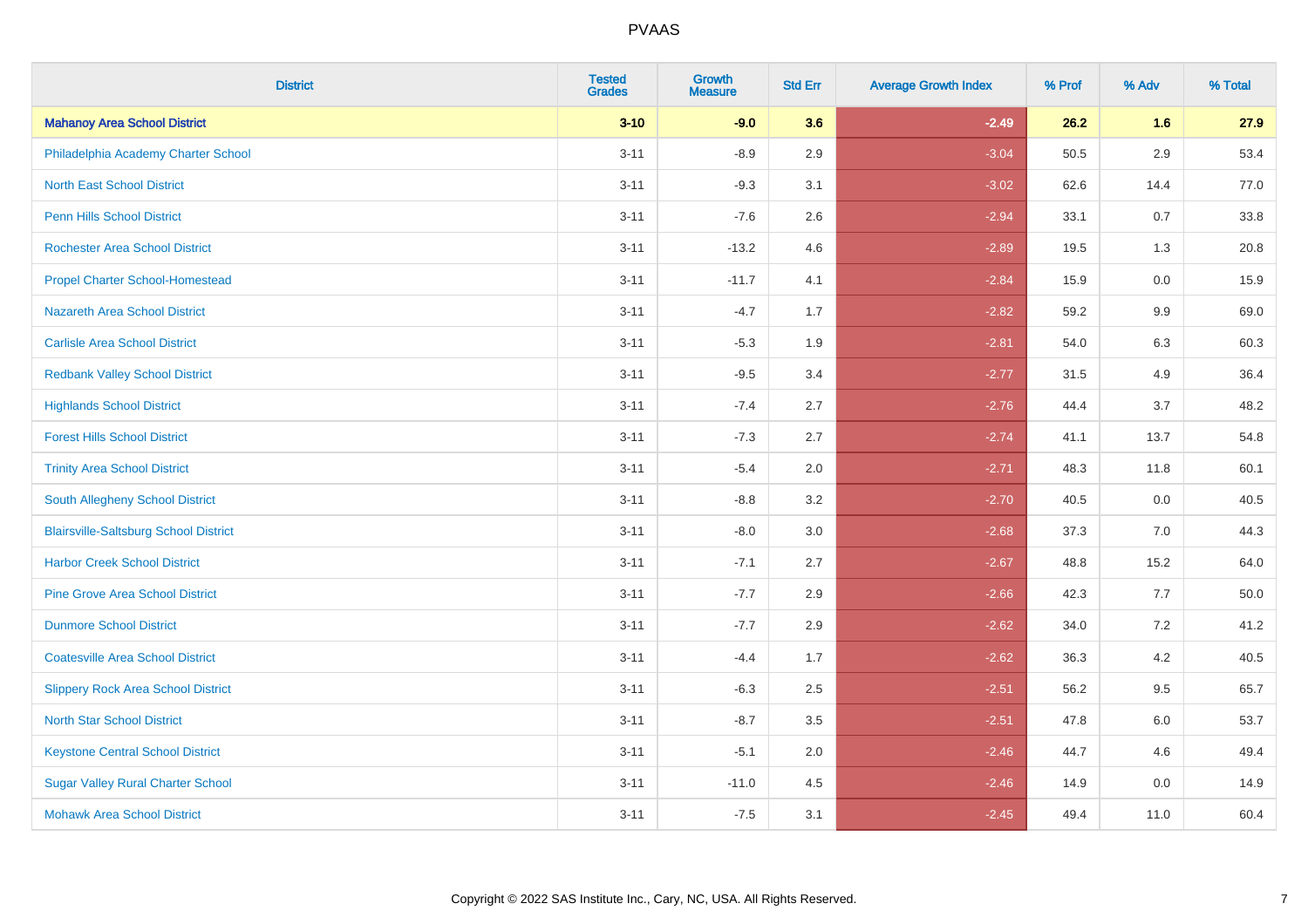| <b>District</b>                                | <b>Tested</b><br><b>Grades</b> | Growth<br><b>Measure</b> | <b>Std Err</b> | <b>Average Growth Index</b> | % Prof | % Adv   | % Total |
|------------------------------------------------|--------------------------------|--------------------------|----------------|-----------------------------|--------|---------|---------|
| <b>Mahanoy Area School District</b>            | $3 - 10$                       | $-9.0$                   | 3.6            | $-2.49$                     | 26.2   | 1.6     | 27.9    |
| <b>Farrell Area School District</b>            | $3 - 11$                       | $-10.4$                  | 4.3            | $-2.41$                     | 19.0   | $0.0\,$ | 19.0    |
| <b>Freedom Area School District</b>            | $3 - 11$                       | $-7.1$                   | 3.0            | $-2.37$                     | 43.8   | 4.2     | 47.9    |
| <b>Southmoreland School District</b>           | $3 - 11$                       | $-8.3$                   | 3.6            | $-2.32$                     | 56.8   | 7.2     | 64.0    |
| <b>Upper Moreland Township School District</b> | $3 - 11$                       | $-5.0$                   | 2.2            | $-2.31$                     | 57.9   | 4.0     | 61.9    |
| Salisbury-Elk Lick School District             | $3 - 11$                       | $-13.5$                  | 5.9            | $-2.30$                     | 27.8   | 0.0     | 27.8    |
| <b>Indiana Area School District</b>            | $3 - 11$                       | $-5.3$                   | 2.3            | $-2.28$                     | 47.6   | 18.4    | 66.1    |
| <b>Oxford Area School District</b>             | $3 - 11$                       | $-4.3$                   | 1.9            | $-2.26$                     | 41.3   | 8.0     | 49.3    |
| <b>East Lycoming School District</b>           | $3 - 11$                       | $-6.0$                   | 2.7            | $-2.24$                     | 48.3   | 4.2     | 52.5    |
| <b>Windber Area School District</b>            | $3 - 11$                       | $-7.2$                   | 3.2            | $-2.24$                     | 55.4   | 7.2     | 62.6    |
| <b>Muncy School District</b>                   | $3 - 11$                       | $-8.1$                   | 3.7            | $-2.21$                     | 42.0   | $3.8\,$ | 45.8    |
| Jim Thorpe Area School District                | $3 - 11$                       | $-5.8$                   | 2.7            | $-2.19$                     | 33.3   | 7.4     | 40.7    |
| <b>Perkiomen Valley School District</b>        | $3 - 11$                       | $-3.5$                   | 1.6            | $-2.18$                     | 53.8   | 13.4    | 67.2    |
| <b>Crawford Central School District</b>        | $3 - 11$                       | $-4.7$                   | 2.2            | $-2.15$                     | 40.6   | 10.5    | 51.1    |
| <b>Aliquippa School District</b>               | $3 - 11$                       | $-9.0$                   | 4.2            | $-2.14$                     | 11.0   | 0.0     | 11.0    |
| <b>Williams Valley School District</b>         | $3 - 11$                       | $-7.3$                   | 3.4            | $-2.13$                     | 23.2   | 0.0     | 23.2    |
| Middletown Area School District                | $3 - 11$                       | $-5.3$                   | 2.6            | $-2.05$                     | 46.4   | 5.3     | 51.7    |
| <b>Karns City Area School District</b>         | $3 - 11$                       | $-6.0$                   | 2.9            | $-2.03$                     | 53.1   | 8.3     | 61.5    |
| <b>Corry Area School District</b>              | $3 - 11$                       | $-5.3$                   | 2.6            | $-2.03$                     | 38.5   | 6.0     | 44.5    |
| <b>Upper Dauphin Area School District</b>      | $3 - 11$                       | $-6.3$                   | 3.2            | $-1.98$                     | 37.4   | 4.8     | 42.2    |
| <b>Bermudian Springs School District</b>       | $3 - 11$                       | $-5.5$                   | 2.9            | $-1.94$                     | 56.4   | 6.8     | 63.2    |
| <b>Somerset Area School District</b>           | $3 - 11$                       | $-4.4$                   | 2.3            | $-1.93$                     | 44.4   | 14.9    | 59.3    |
| Mount Pleasant Area School District            | $3 - 11$                       | $-5.0$                   | 2.6            | $-1.93$                     | 52.6   | 0.0     | 52.6    |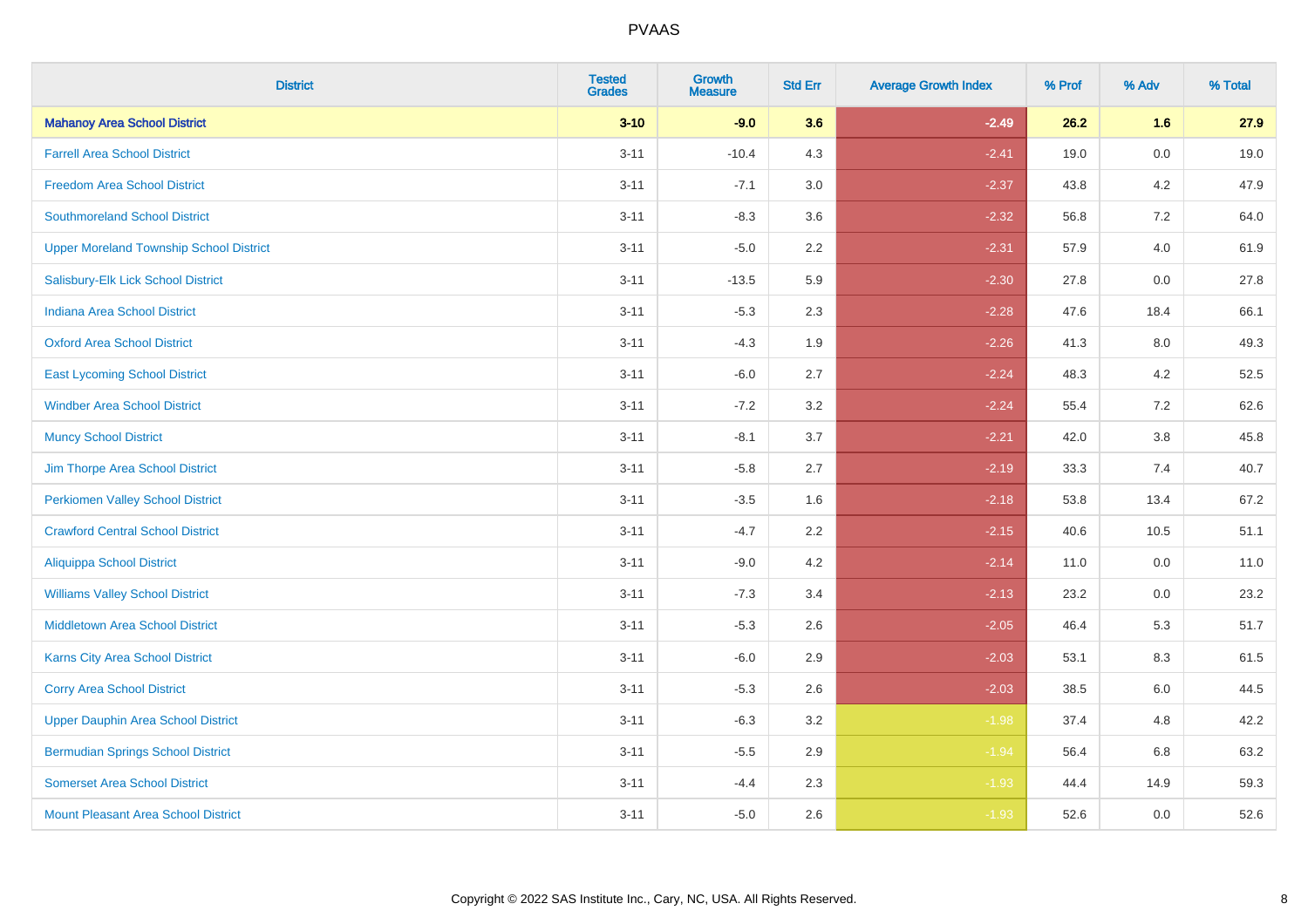| <b>District</b>                                | <b>Tested</b><br><b>Grades</b> | <b>Growth</b><br><b>Measure</b> | <b>Std Err</b> | <b>Average Growth Index</b> | % Prof | % Adv   | % Total |
|------------------------------------------------|--------------------------------|---------------------------------|----------------|-----------------------------|--------|---------|---------|
| <b>Mahanoy Area School District</b>            | $3 - 10$                       | $-9.0$                          | 3.6            | $-2.49$                     | 26.2   | 1.6     | 27.9    |
| <b>Gettysburg Area School District</b>         | $3 - 11$                       | $-4.0$                          | 2.1            | $-1.89$                     | 45.3   | 14.0    | 59.3    |
| <b>Greensburg Salem School District</b>        | $3 - 11$                       | $-4.4$                          | 2.4            | $-1.88$                     | 47.6   | 4.9     | 52.4    |
| <b>East Allegheny School District</b>          | $3 - 11$                       | $-6.3$                          | 3.3            | $-1.87$                     | 31.9   | 9.7     | 41.7    |
| <b>Western Beaver County School District</b>   | $3 - 11$                       | $-7.8$                          | 4.2            | $-1.87$                     | 56.5   | 6.5     | 63.0    |
| <b>Kiski Area School District</b>              | $3 - 11$                       | $-3.7$                          | 2.0            | $-1.86$                     | 57.4   | 10.4    | 67.8    |
| <b>Brandywine Heights Area School District</b> | $3 - 11$                       | $-4.9$                          | 2.7            | $-1.81$                     | 49.2   | 8.2     | 57.4    |
| <b>Pequea Valley School District</b>           | $3 - 11$                       | $-5.8$                          | 3.2            | $-1.80$                     | 39.8   | 9.1     | 48.9    |
| <b>Pittston Area School District</b>           | $3 - 11$                       | $-10.1$                         | 5.6            | $-1.80$                     | 38.1   | 9.5     | 47.6    |
| <b>Washington School District</b>              | $3 - 11$                       | $-4.9$                          | 2.8            | $-1.76$                     | 30.1   | 2.4     | 32.5    |
| <b>Canton Area School District</b>             | $3 - 11$                       | $-5.5$                          | 3.2            | $-1.75$                     | 40.7   | 2.3     | 43.0    |
| <b>Brentwood Borough School District</b>       | $3 - 11$                       | $-5.3$                          | 3.0            | $-1.72$                     | 52.0   | 6.1     | 58.2    |
| East Pennsboro Area School District            | $3 - 11$                       | $-4.2$                          | 2.5            | $-1.71$                     | 60.8   | $8.5\,$ | 69.3    |
| <b>Fairfield Area School District</b>          | $3 - 11$                       | $-5.6$                          | 3.4            | $-1.66$                     | 57.9   | 4.0     | 61.8    |
| <b>Shamokin Area School District</b>           | $3 - 11$                       | $-7.7$                          | 4.8            | $-1.60$                     | 38.1   | 3.2     | 41.3    |
| <b>Claysburg-Kimmel School District</b>        | $3 - 11$                       | $-5.7$                          | 4.0            | $-1.42$                     | 42.9   | 8.2     | 51.0    |
| <b>Westmont Hilltop School District</b>        | $3 - 11$                       | $-4.0$                          | 2.8            | $-1.40$                     | 36.3   | 13.3    | 49.6    |
| <b>Greencastle-Antrim School District</b>      | $3 - 11$                       | $-3.0$                          | 2.2            | $-1.36$                     | 62.4   | 9.9     | 72.3    |
| <b>Ellwood City Area School District</b>       | $3 - 11$                       | $-4.2$                          | 3.2            | $-1.29$                     | 54.1   | 14.1    | 68.2    |
| <b>Shade-Central City School District</b>      | $3 - 11$                       | $-5.9$                          | 4.6            | $-1.28$                     | 27.8   | 0.0     | 27.8    |
| <b>Elk Lake School District</b>                | $3 - 11$                       | $-4.0$                          | 3.3            | $-1.23$                     | 46.2   | 3.3     | 49.4    |
| <b>Riverview School District</b>               | $3 - 11$                       | $-4.6$                          | 3.8            | $-1.20$                     | 57.9   | 15.8    | 73.7    |
| <b>Greater Johnstown School District</b>       | $3 - 11$                       | $-3.1$                          | 2.6            | $-1.19$                     | 26.1   | 0.0     | 26.1    |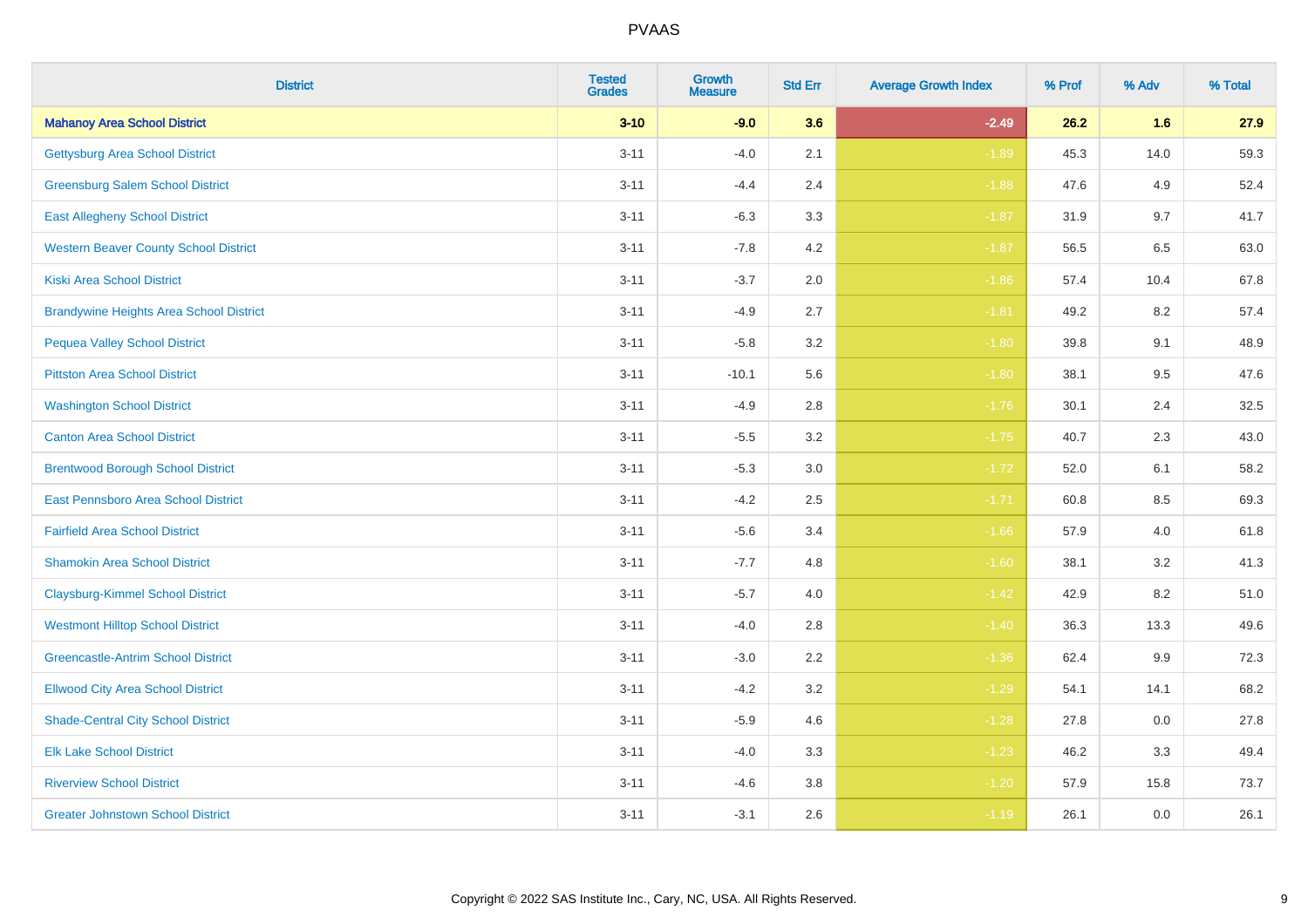| <b>District</b>                              | <b>Tested</b><br><b>Grades</b> | Growth<br><b>Measure</b> | <b>Std Err</b> | <b>Average Growth Index</b> | % Prof | % Adv   | % Total  |
|----------------------------------------------|--------------------------------|--------------------------|----------------|-----------------------------|--------|---------|----------|
| <b>Mahanoy Area School District</b>          | $3 - 10$                       | $-9.0$                   | 3.6            | $-2.49$                     | 26.2   | 1.6     | 27.9     |
| <b>Big Beaver Falls Area School District</b> | $3 - 11$                       | $-3.9$                   | 3.3            | $-1.18$                     | 34.1   | $3.5\,$ | 37.6     |
| <b>Chichester School District</b>            | $3 - 11$                       | $-2.7$                   | 2.3            | $-1.17$                     | 44.6   | 6.6     | 51.2     |
| Jeannette City School District               | $3 - 11$                       | $-4.3$                   | 3.8            | $-1.13$                     | 46.7   | $7.5\,$ | 54.2     |
| <b>Dallas School District</b>                | $3 - 11$                       | $-2.5$                   | 2.2            | $-1.12$                     | 54.9   | 7.6     | 62.4     |
| <b>Juniata Valley School District</b>        | $3 - 11$                       | $-3.9$                   | 3.5            | $-1.10$                     | 44.4   | 3.5     | 47.8     |
| <b>Riverside School District</b>             | $3 - 11$                       | $-3.2$                   | 3.0            | $-1.09$                     | 43.0   | 9.0     | 52.0     |
| <b>Quaker Valley School District</b>         | $3 - 11$                       | $-2.8$                   | 2.6            | $-1.08$                     | 55.2   | 13.2    | 68.4     |
| Oil City Area School District                | $3 - 11$                       | $-2.9$                   | 2.6            | $-1.08$                     | 44.4   | 5.8     | $50.2\,$ |
| <b>West Greene School District</b>           | $3 - 11$                       | $-4.5$                   | 4.3            | $-1.04$                     | 36.6   | 7.3     | 43.9     |
| <b>Lewisburg Area School District</b>        | $3 - 11$                       | $-2.7$                   | 2.6            | $-1.03$                     | 57.0   | 18.5    | 75.6     |
| <b>Seneca Valley School District</b>         | $3 - 11$                       | $-1.4$                   | 1.4            | $-0.99$                     | 57.2   | 11.4    | 68.6     |
| <b>North Hills School District</b>           | $3 - 11$                       | $-1.8$                   | 1.8            | $-0.96$                     | 59.1   | 14.1    | 73.2     |
| <b>Wyoming Valley West School District</b>   | $3 - 11$                       | $-2.2$                   | 2.4            | $-0.91$                     | 49.4   | 3.0     | 52.4     |
| <b>Austin Area School District</b>           | $3 - 11$                       | $-5.7$                   | 6.4            | $-0.90$                     | 33.3   | 5.6     | 38.9     |
| <b>Montour School District</b>               | $3 - 11$                       | $-1.8$                   | 2.1            | $-0.88$                     | 61.4   | 15.1    | 76.5     |
| <b>Charleroi School District</b>             | $3 - 11$                       | $-2.6$                   | 3.0            | $-0.86$                     | 55.7   | 7.4     | 63.1     |
| <b>Phoenixville Area School District</b>     | $3 - 11$                       | $-1.7$                   | 2.1            | $-0.83$                     | 59.9   | 10.6    | 70.5     |
| <b>Chartiers Valley School District</b>      | $3 - 11$                       | $-1.7$                   | 2.0            | $-0.81$                     | 54.7   | 8.4     | 63.1     |
| <b>Forest Area School District</b>           | $3 - 11$                       | $-4.4$                   | 5.4            | $-0.81$                     | 36.2   | 2.1     | 38.3     |
| <b>Lebanon School District</b>               | $3 - 11$                       | $-1.6$                   | 1.9            | $-0.80$                     | 24.4   | 2.6     | 27.0     |
| Shenango Area School District                | $3 - 11$                       | $-2.6$                   | 3.3            | $-0.79$                     | 50.6   | 13.9    | 64.6     |
| <b>Gillingham Charter School</b>             | $3 - 11$                       | $-4.4$                   | 5.6            | $-0.77$                     | 20.8   | 8.3     | 29.2     |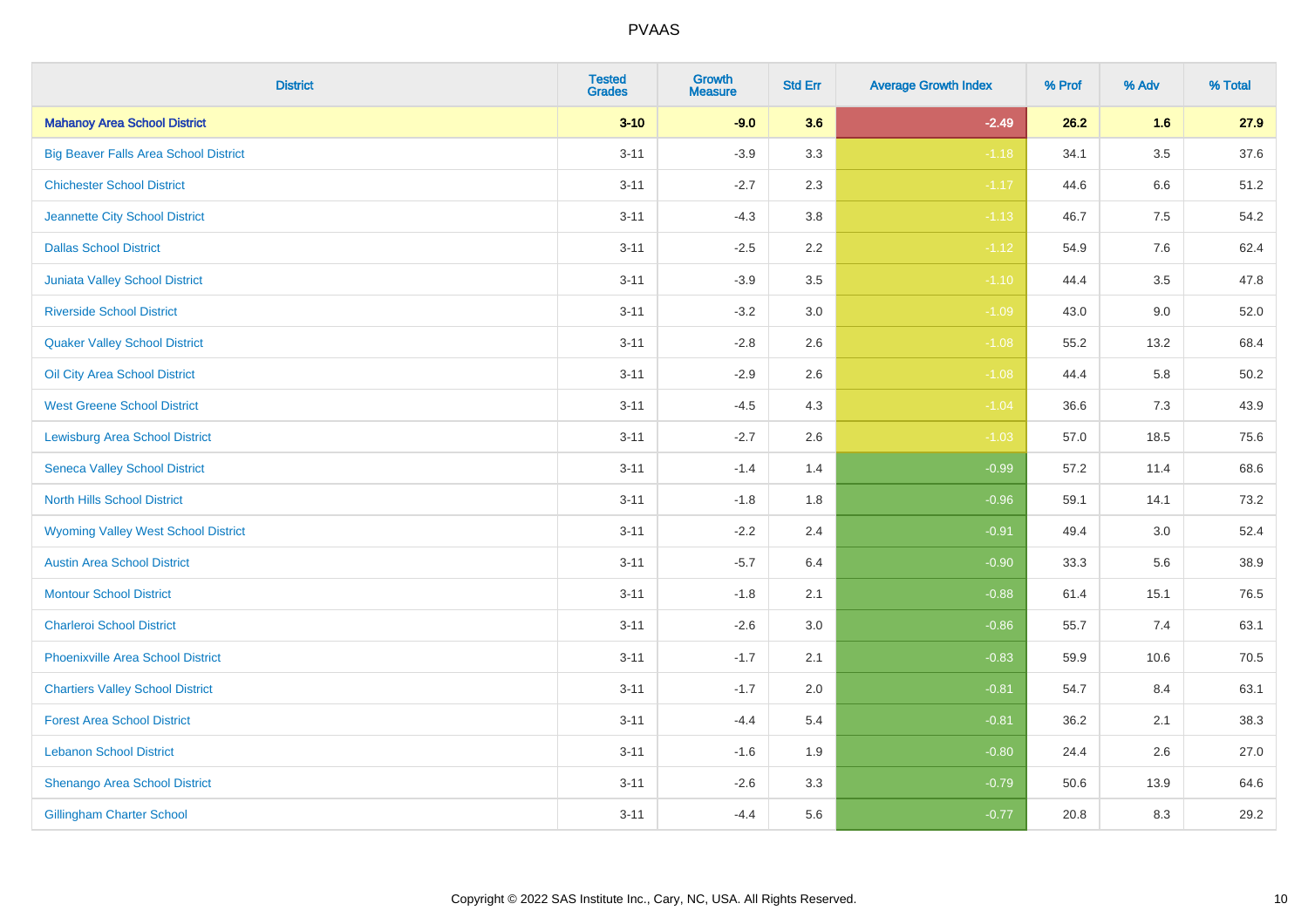| <b>District</b>                              | <b>Tested</b><br><b>Grades</b> | <b>Growth</b><br><b>Measure</b> | <b>Std Err</b> | <b>Average Growth Index</b> | % Prof | % Adv   | % Total |
|----------------------------------------------|--------------------------------|---------------------------------|----------------|-----------------------------|--------|---------|---------|
| <b>Mahanoy Area School District</b>          | $3 - 10$                       | $-9.0$                          | 3.6            | $-2.49$                     | 26.2   | 1.6     | 27.9    |
| <b>Bald Eagle Area School District</b>       | $3 - 11$                       | $-2.1$                          | 2.7            | $-0.75$                     | 48.4   | 9.4     | 57.7    |
| Huntingdon Area School District              | $3 - 11$                       | $-2.0$                          | 2.7            | $-0.72$                     | 36.8   | 10.3    | 47.0    |
| Mt Lebanon School District                   | $3 - 11$                       | $-1.0$                          | 1.5            | $-0.70$                     | 61.9   | 24.0    | 85.9    |
| <b>Lehighton Area School District</b>        | $3 - 11$                       | $-1.6$                          | 2.3            | $-0.70$                     | 51.1   | 5.6     | 56.7    |
| <b>North Pocono School District</b>          | $3 - 11$                       | $-2.3$                          | 3.4            | $-0.68$                     | 52.0   | 16.4    | 68.5    |
| <b>Cheltenham School District</b>            | $3 - 11$                       | $-1.4$                          | 2.1            | $-0.67$                     | 46.1   | 10.0    | 56.1    |
| <b>Fannett-Metal School District</b>         | $3 - 11$                       | $-3.4$                          | 5.1            | $-0.67$                     | 38.7   | 8.1     | 46.8    |
| <b>Susquehanna Community School District</b> | $3 - 11$                       | $-2.8$                          | 4.2            | $-0.66$                     | 49.4   | 6.9     | 56.3    |
| <b>Burgettstown Area School District</b>     | $3 - 11$                       | $-2.1$                          | 3.4            | $-0.62$                     | 50.0   | 1.4     | 51.4    |
| <b>Central Greene School District</b>        | $3 - 11$                       | $-1.6$                          | 2.8            | $-0.55$                     | 54.2   | 2.8     | 57.0    |
| <b>Canon-Mcmillan School District</b>        | $3 - 11$                       | $-0.8$                          | 1.6            | $-0.50$                     | 58.7   | 15.9    | 74.6    |
| South Side Area School District              | $3 - 11$                       | $-1.6$                          | 3.3            | $-0.48$                     | 50.0   | $6.8\,$ | 56.8    |
| <b>Shaler Area School District</b>           | $3 - 11$                       | $-0.8$                          | 1.9            | $-0.43$                     | 49.1   | 9.6     | 58.7    |
| North Schuylkill School District             | $3 - 11$                       | $-1.0$                          | 2.4            | $-0.42$                     | 41.8   | 5.1     | 46.8    |
| <b>Sharpsville Area School District</b>      | $3 - 11$                       | $-1.4$                          | 3.5            | $-0.40$                     | 55.2   | 13.4    | 68.7    |
| <b>Palmerton Area School District</b>        | $3 - 11$                       | $-1.2$                          | 3.0            | $-0.39$                     | 57.4   | $5.0\,$ | 62.4    |
| Hope For Hyndman Charter School              | $3 - 11$                       | $-2.0$                          | 6.1            | $-0.32$                     | 33.3   | 0.0     | 33.3    |
| Albert Gallatin Area School District         | $3 - 11$                       | $-0.8$                          | 2.4            | $-0.32$                     | 54.5   | 10.0    | 64.6    |
| <b>Cornell School District</b>               | $3 - 11$                       | $-1.6$                          | 5.0            | $-0.32$                     | 33.8   | 1.5     | 35.4    |
| <b>Tuscarora School District</b>             | $3 - 11$                       | $-0.6$                          | 2.3            | $-0.27$                     | 45.1   | 8.1     | 53.2    |
| <b>Penn Manor School District</b>            | $3 - 11$                       | $-0.4$                          | 1.6            | $-0.25$                     | 51.9   | 12.6    | 64.5    |
| <b>Lakeview School District</b>              | $3 - 11$                       | $-0.9$                          | 3.7            | $-0.24$                     | 60.3   | 3.2     | 63.5    |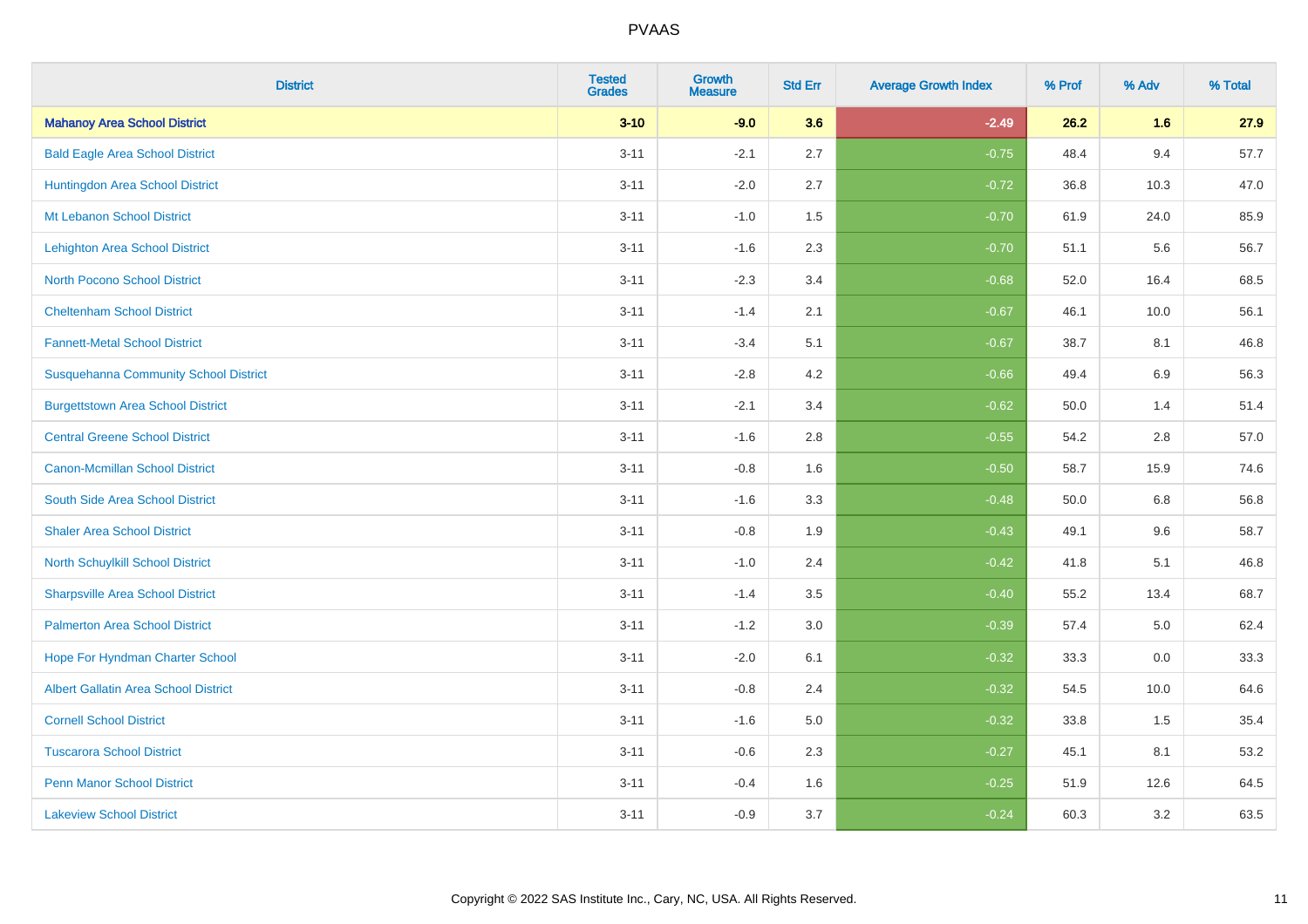| <b>District</b>                          | <b>Tested</b><br><b>Grades</b> | <b>Growth</b><br><b>Measure</b> | <b>Std Err</b> | <b>Average Growth Index</b> | % Prof | % Adv   | % Total |
|------------------------------------------|--------------------------------|---------------------------------|----------------|-----------------------------|--------|---------|---------|
| <b>Mahanoy Area School District</b>      | $3 - 10$                       | $-9.0$                          | 3.6            | $-2.49$                     | 26.2   | 1.6     | 27.9    |
| <b>Girard School District</b>            | $3 - 11$                       | $-0.6$                          | 2.7            | $-0.22$                     | 53.9   | 15.6    | 69.6    |
| <b>Harrisburg City School District</b>   | $3 - 11$                       | $-0.4$                          | 2.1            | $-0.19$                     | 15.1   | 0.4     | 15.5    |
| <b>Mount Carmel Area School District</b> | $3 - 11$                       | $-0.6$                          | 3.1            | $-0.18$                     | 45.3   | 2.1     | 47.4    |
| <b>Crestwood School District</b>         | $3 - 11$                       | $-0.4$                          | 2.4            | $-0.17$                     | 57.4   | 17.0    | 74.4    |
| <b>Southern Lehigh School District</b>   | $3 - 11$                       | $-0.4$                          | 2.3            | $-0.17$                     | 66.1   | 11.9    | 78.0    |
| <b>Bellefonte Area School District</b>   | $3 - 11$                       | $-0.4$                          | 2.2            | $-0.17$                     | 47.6   | 10.6    | 58.2    |
| <b>Otto-Eldred School District</b>       | $3 - 11$                       | $-0.7$                          | 4.2            | $-0.15$                     | 56.2   | 6.2     | 62.5    |
| <b>Oley Valley School District</b>       | $3 - 11$                       | $-0.4$                          | 2.8            | $-0.15$                     | 43.1   | 12.9    | 56.0    |
| <b>Central Fulton School District</b>    | $3 - 11$                       | $-0.5$                          | 3.5            | $-0.14$                     | 51.4   | 8.6     | 60.0    |
| <b>Blue Ridge School District</b>        | $3 - 11$                       | $-0.5$                          | 3.6            | $-0.12$                     | 44.6   | 3.1     | 47.7    |
| New Kensington-Arnold School District    | $3 - 11$                       | $-0.4$                          | 3.8            | $-0.10$                     | 40.7   | 3.7     | 44.4    |
| <b>Chester-Upland School District</b>    | $3 - 11$                       | $-0.3$                          | 2.7            | $-0.09$                     | 13.8   | $0.8\,$ | 14.6    |
| <b>Warren County School District</b>     | $3 - 11$                       | $-0.1$                          | 1.8            | $-0.06$                     | 37.2   | 5.3     | 42.6    |
| <b>Mercer Area School District</b>       | $3 - 11$                       | $-0.2$                          | 3.3            | $-0.06$                     | 56.0   | $8.0\,$ | 64.0    |
| Penn Cambria School District             | $3 - 11$                       | $-0.0$                          | 2.7            | $-0.01$                     | 61.5   | 7.7     | 69.2    |
| <b>Susquenita School District</b>        | $3 - 11$                       | $-0.1$                          | 2.8            | $-0.01$                     | 47.7   | 10.1    | 57.8    |
| <b>Wilkes-Barre Area School District</b> | $3 - 11$                       | 0.1                             | 3.2            | 0.02                        | 35.5   | 5.4     | 40.9    |
| East Stroudsburg Area School District    | $3 - 11$                       | 0.1                             | 1.6            | 0.05                        | 45.8   | 7.8     | 53.6    |
| <b>West Branch Area School District</b>  | $3 - 11$                       | 0.2                             | 3.8            | 0.05                        | 47.2   | 1.9     | 49.1    |
| <b>Hempfield School District</b>         | $3 - 11$                       | 0.1                             | 1.4            | 0.08                        | 58.2   | 9.9     | 68.2    |
| Insight PA Cyber Charter School          | $3 - 11$                       | 0.7                             | 5.7            | 0.12                        | 50.0   | 4.8     | 54.8    |
| <b>Danville Area School District</b>     | $3 - 11$                       | 0.4                             | 2.6            | 0.15                        | 57.4   | 18.4    | 75.7    |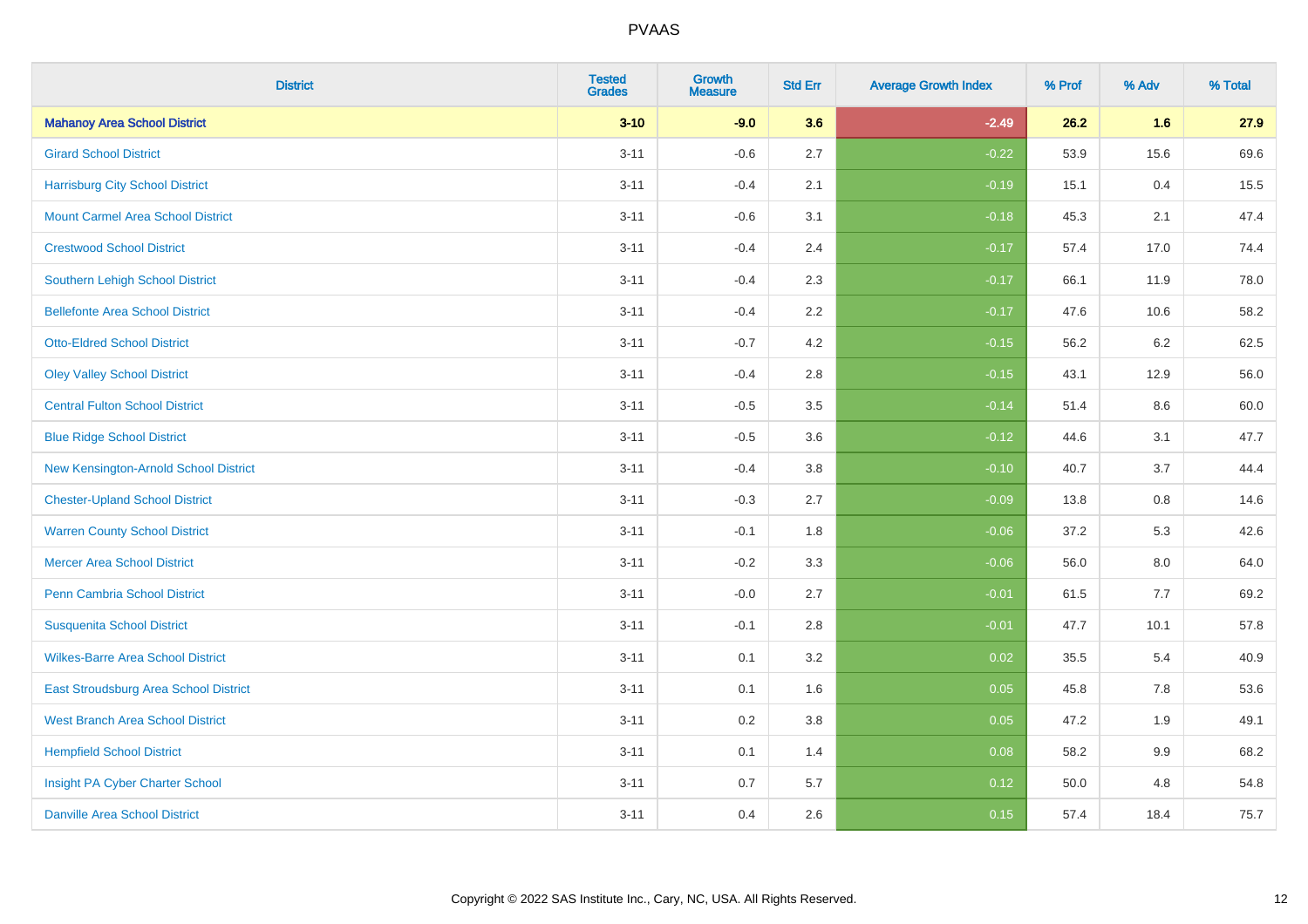| <b>District</b>                               | <b>Tested</b><br><b>Grades</b> | <b>Growth</b><br><b>Measure</b> | <b>Std Err</b> | <b>Average Growth Index</b> | % Prof | % Adv   | % Total |
|-----------------------------------------------|--------------------------------|---------------------------------|----------------|-----------------------------|--------|---------|---------|
| <b>Mahanoy Area School District</b>           | $3 - 10$                       | $-9.0$                          | 3.6            | $-2.49$                     | 26.2   | 1.6     | 27.9    |
| Northern Lebanon School District              | $3 - 11$                       | 0.4                             | 2.5            | 0.15                        | 28.0   | $3.0\,$ | 31.0    |
| <b>Brockway Area School District</b>          | $3 - 11$                       | 0.6                             | 3.6            | 0.16                        | 49.2   | 7.7     | 56.9    |
| <b>Jersey Shore Area School District</b>      | $3 - 11$                       | 0.5                             | 2.6            | 0.21                        | 47.1   | 9.2     | 56.2    |
| <b>Greenville Area School District</b>        | $3 - 11$                       | 0.7                             | 2.9            | 0.26                        | 53.4   | $6.9\,$ | 60.3    |
| <b>Greater Latrobe School District</b>        | $3 - 11$                       | 0.6                             | 1.9            | 0.31                        | 55.5   | 14.1    | 69.5    |
| Lehigh Valley Academy Regional Charter School | $3 - 11$                       | 0.7                             | 2.3            | 0.32                        | 46.3   | 5.0     | 51.4    |
| <b>Lower Dauphin School District</b>          | $3 - 11$                       | 0.6                             | 1.9            | 0.33                        | 49.2   | 12.6    | 61.8    |
| <b>Lakeland School District</b>               | $3 - 11$                       | 1.1                             | 2.8            | 0.38                        | 48.6   | 3.7     | 52.3    |
| <b>Gateway School District</b>                | $3 - 11$                       | 0.8                             | $2.2\,$        | 0.38                        | 52.1   | 13.8    | 65.9    |
| South Eastern School District                 | $3 - 11$                       | 0.9                             | 2.4            | 0.39                        | 54.8   | 6.6     | 61.4    |
| <b>Galeton Area School District</b>           | $3 - 11$                       | 2.2                             | 5.3            | 0.42                        | 41.3   | 4.4     | 45.6    |
| <b>Union Area School District</b>             | $3 - 11$                       | 1.9                             | 4.3            | 0.44                        | 61.5   | $0.0\,$ | 61.5    |
| <b>Upper Adams School District</b>            | $3 - 11$                       | 1.3                             | 2.9            | 0.47                        | 55.2   | 8.6     | 63.8    |
| <b>Hanover Area School District</b>           | $3 - 11$                       | 2.2                             | 4.6            | 0.48                        | 42.9   | 5.7     | 48.6    |
| <b>Schuylkill Valley School District</b>      | $3 - 11$                       | 1.4                             | 2.5            | 0.56                        | 55.1   | 10.2    | 65.3    |
| <b>Forbes Road School District</b>            | $3 - 11$                       | 2.8                             | 5.1            | 0.56                        | 41.4   | 10.3    | 51.7    |
| <b>Commodore Perry School District</b>        | $3 - 11$                       | 3.2                             | 5.5            | 0.58                        | 58.3   | 0.0     | 58.3    |
| <b>Laurel School District</b>                 | $3 - 11$                       | 1.8                             | 3.1            | 0.59                        | 70.1   | 2.3     | 72.4    |
| <b>United School District</b>                 | $3 - 11$                       | 2.1                             | 3.4            | 0.63                        | 60.3   | 6.6     | 66.9    |
| <b>Athens Area School District</b>            | $3 - 11$                       | 1.6                             | 2.5            | 0.64                        | 46.9   | 7.6     | 54.5    |
| <b>Marple Newtown School District</b>         | $3 - 11$                       | 2.0                             | 2.4            | 0.81                        | 57.6   | 12.8    | 70.4    |
| <b>Mcguffey School District</b>               | $3 - 11$                       | 2.1                             | 2.6            | 0.81                        | 57.7   | 3.1     | 60.8    |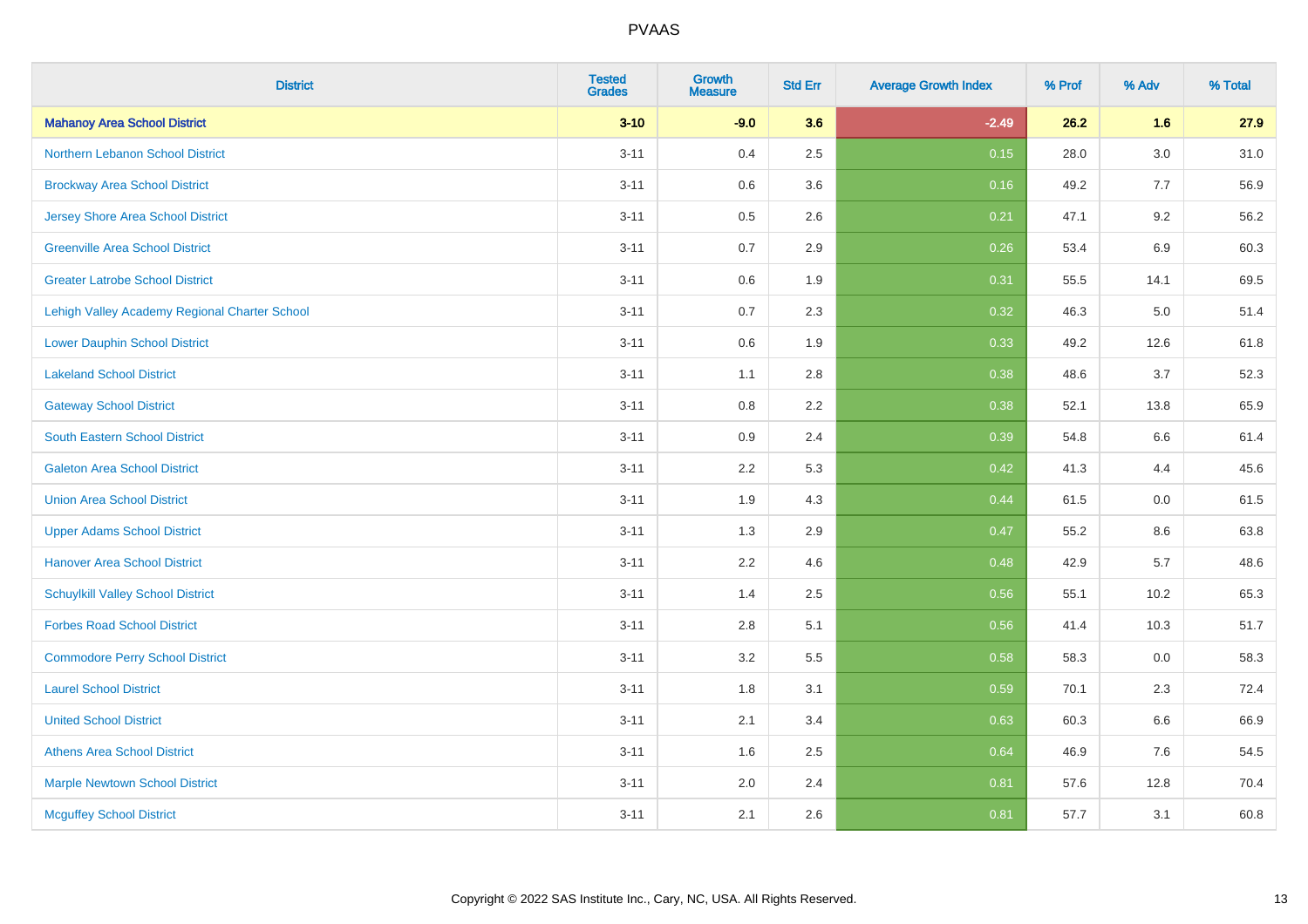| <b>District</b>                                | <b>Tested</b><br><b>Grades</b> | <b>Growth</b><br><b>Measure</b> | <b>Std Err</b> | <b>Average Growth Index</b> | % Prof | % Adv   | % Total |
|------------------------------------------------|--------------------------------|---------------------------------|----------------|-----------------------------|--------|---------|---------|
| <b>Mahanoy Area School District</b>            | $3 - 10$                       | $-9.0$                          | 3.6            | $-2.49$                     | 26.2   | 1.6     | 27.9    |
| West Jefferson Hills School District           | $3 - 11$                       | 1.8                             | 2.1            | 0.88                        | 55.7   | 20.8    | 76.4    |
| South Fayette Township School District         | $3 - 11$                       | 1.7                             | 2.0            | 0.88                        | 61.0   | 26.5    | 87.6    |
| <b>Bedford Area School District</b>            | $3 - 11$                       | 2.5                             | 2.6            | 0.93                        | 48.5   | 10.0    | 58.5    |
| Northwestern Lehigh School District            | $3 - 11$                       | 2.2                             | 2.3            | 0.93                        | 53.3   | 9.7     | 63.0    |
| <b>Keystone School District</b>                | $3 - 11$                       | 3.1                             | 3.3            | 0.94                        | 50.6   | 6.5     | 57.1    |
| <b>Baldwin-Whitehall School District</b>       | $3 - 11$                       | 1.8                             | 1.9            | 0.94                        | 58.6   | 8.6     | 67.1    |
| <b>Clairton City School District</b>           | $3 - 11$                       | 3.5                             | 3.7            | 0.95                        | 13.4   | 0.0     | 13.4    |
| <b>Lower Moreland Township School District</b> | $3 - 11$                       | 2.0                             | 2.2            | 0.95                        | 62.8   | 17.0    | 79.8    |
| <b>Berlin Brothersvalley School District</b>   | $3 - 11$                       | 4.0                             | 4.2            | 0.96                        | 48.8   | 14.0    | 62.8    |
| <b>Hopewell Area School District</b>           | $3 - 11$                       | 2.6                             | 2.7            | 0.97                        | 58.4   | 4.0     | 62.4    |
| <b>Bensalem Township School District</b>       | $3 - 11$                       | 1.6                             | 1.6            | 0.98                        | 38.8   | 8.3     | 47.1    |
| <b>Tunkhannock Area School District</b>        | $3 - 11$                       | 2.3                             | 2.2            | 1.01                        | 44.9   | $9.6\,$ | 54.6    |
| <b>Manheim Central School District</b>         | $3 - 11$                       | 2.1                             | 2.1            | 1.01                        | 53.2   | 11.6    | 64.8    |
| <b>Franklin Regional School District</b>       | $3 - 11$                       | 2.0                             | 1.9            | 1.02                        | 66.7   | 15.5    | 82.1    |
| <b>Williamsport Area School District</b>       | $3 - 11$                       | 1.9                             | 1.8            | 1.04                        | 44.1   | 12.8    | 56.9    |
| <b>General Mclane School District</b>          | $3 - 11$                       | 3.1                             | 2.9            | 1.07                        | 62.3   | 4.9     | 67.2    |
| Meyersdale Area School District                | $3 - 11$                       | 4.2                             | 4.0            | 1.07                        | 43.1   | 6.9     | 50.0    |
| Leechburg Area School District                 | $3 - 11$                       | 4.4                             | 4.0            | 1.09                        | 47.8   | 19.6    | 67.4    |
| Morrisville Borough School District            | $3 - 11$                       | 4.8                             | 4.3            | $1.10$                      | 30.2   | 2.3     | 32.6    |
| <b>Tidioute Community Charter School</b>       | $3 - 11$                       | 5.7                             | 5.1            | 1.11                        | 34.4   | 21.9    | 56.2    |
| <b>Esperanza Cyber Charter School</b>          | $3 - 11$                       | 7.1                             | 6.1            | 1.16                        | 9.1    | 0.0     | 9.1     |
| <b>Central Cambria School District</b>         | $3 - 11$                       | 3.0                             | 2.5            | 1.17                        | 56.2   | 9.7     | 66.0    |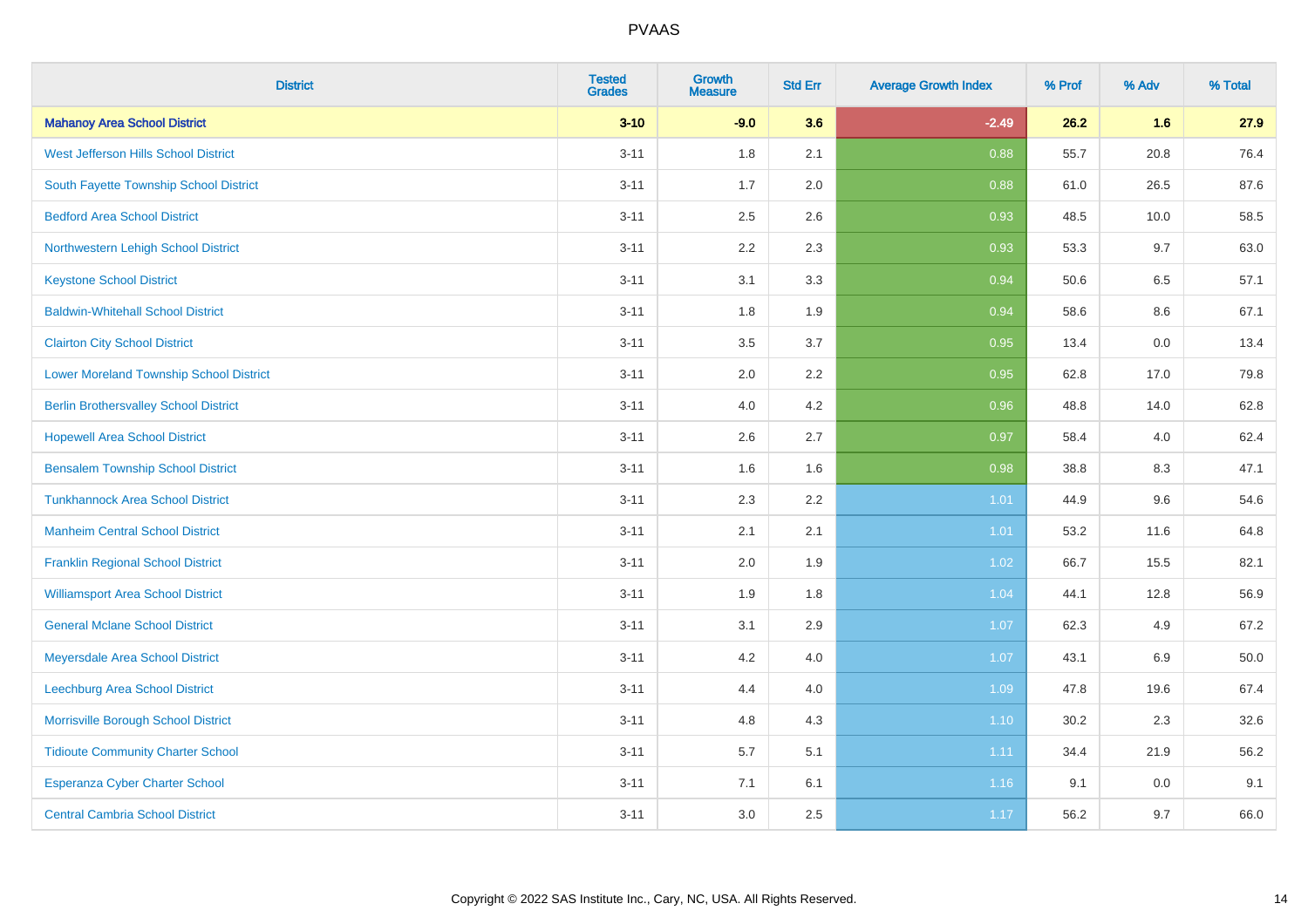| <b>District</b>                           | <b>Tested</b><br><b>Grades</b> | <b>Growth</b><br><b>Measure</b> | <b>Std Err</b> | <b>Average Growth Index</b> | % Prof | % Adv | % Total |
|-------------------------------------------|--------------------------------|---------------------------------|----------------|-----------------------------|--------|-------|---------|
| <b>Mahanoy Area School District</b>       | $3 - 10$                       | $-9.0$                          | 3.6            | $-2.49$                     | 26.2   | 1.6   | 27.9    |
| <b>Port Allegany School District</b>      | $3 - 11$                       | 4.4                             | 3.6            | 1.21                        | 28.1   | 9.4   | 37.5    |
| <b>Halifax Area School District</b>       | $3 - 11$                       | 4.7                             | 3.9            | 1.22                        | 61.5   | 9.6   | 71.2    |
| <b>Line Mountain School District</b>      | $3 - 11$                       | 4.1                             | 3.2            | 1.27                        | 52.9   | 9.2   | 62.1    |
| <b>Fairview School District</b>           | $3 - 11$                       | 3.4                             | 2.6            | 1.32                        | 57.2   | 17.6  | 74.8    |
| <b>Spring Cove School District</b>        | $3 - 11$                       | 3.4                             | 2.5            | 1.33                        | 47.8   | 12.7  | 60.4    |
| <b>Ligonier Valley School District</b>    | $3 - 11$                       | 4.2                             | 3.1            | 1.34                        | 59.1   | 10.3  | 69.5    |
| <b>Pottsgrove School District</b>         | $3 - 11$                       | 2.8                             | 2.0            | 1.35                        | 44.0   | 10.0  | 53.9    |
| <b>Methacton School District</b>          | $3 - 11$                       | 2.5                             | 1.7            | 1.43                        | 62.5   | 16.4  | 79.0    |
| <b>Towanda Area School District</b>       | $3 - 11$                       | 4.0                             | 2.8            | 1.44                        | 39.4   | 6.6   | 46.0    |
| <b>Punxsutawney Area School District</b>  | $3 - 11$                       | 4.2                             | 2.9            | 1.45                        | 55.0   | 5.5   | 60.6    |
| <b>Everett Area School District</b>       | $3 - 11$                       | 5.0                             | 3.4            | 1.47                        | 60.5   | 1.3   | 61.8    |
| <b>New Brighton Area School District</b>  | $3 - 11$                       | 4.6                             | 3.1            | 1.47                        | 60.9   | 5.8   | 66.7    |
| <b>Burrell School District</b>            | $3 - 11$                       | 4.5                             | 3.1            | 1.48                        | 58.5   | 13.8  | 72.3    |
| <b>Warrior Run School District</b>        | $3 - 11$                       | 4.6                             | 3.0            | 1.51                        | 40.9   | 8.1   | 49.0    |
| <b>Armstrong School District</b>          | $3 - 11$                       | 2.6                             | 1.7            | 1.53                        | 51.5   | 6.1   | 57.6    |
| <b>Pleasant Valley School District</b>    | $3 - 11$                       | 3.1                             | 2.0            | 1.57                        | 57.2   | 5.5   | 62.8    |
| Millersburg Area School District          | $3 - 11$                       | 6.2                             | 3.8            | 1.63                        | 51.8   | 7.4   | 59.3    |
| <b>Conrad Weiser Area School District</b> | $3 - 11$                       | 3.6                             | 2.2            | 1.63                        | 52.1   | 2.1   | 54.2    |
| <b>Central Bucks School District</b>      | $3 - 11$                       | 1.6                             | 0.9            | 1.66                        | 63.0   | 16.8  | 79.8    |
| <b>Reach Cyber Charter School</b>         | $3 - 11$                       | 8.1                             | 4.7            | 1.72                        | 42.4   | 4.6   | 47.0    |
| <b>Northgate School District</b>          | $3 - 11$                       | 6.3                             | 3.6            | 1.73                        | 53.3   | 16.7  | 70.0    |
| <b>Bentworth School District</b>          | $3 - 11$                       | 5.7                             | 3.2            | 1.75                        | 44.2   | 19.5  | 63.6    |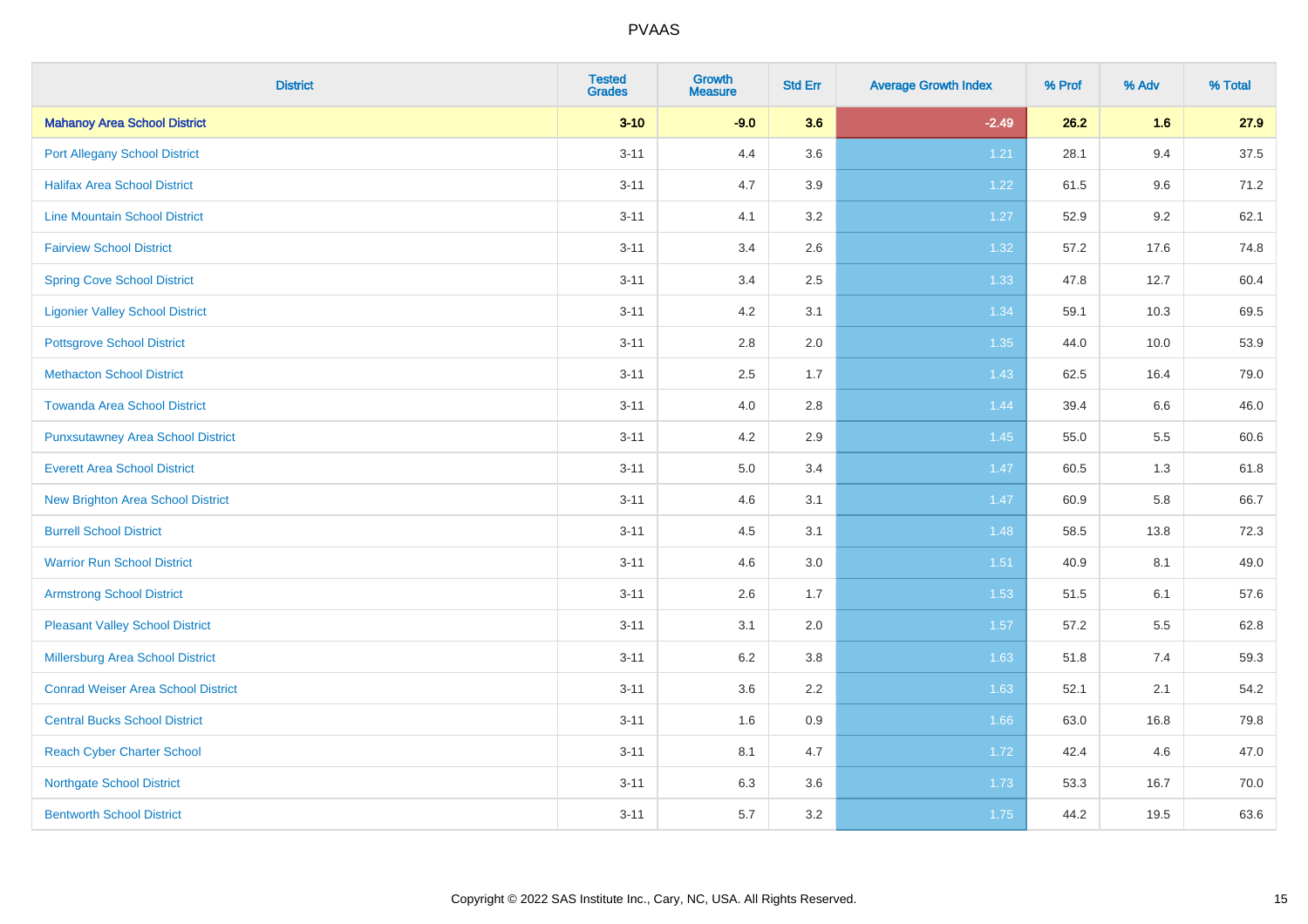| <b>District</b>                                  | <b>Tested</b><br><b>Grades</b> | <b>Growth</b><br><b>Measure</b> | <b>Std Err</b> | <b>Average Growth Index</b> | % Prof | % Adv | % Total |
|--------------------------------------------------|--------------------------------|---------------------------------|----------------|-----------------------------|--------|-------|---------|
| <b>Mahanoy Area School District</b>              | $3 - 10$                       | $-9.0$                          | 3.6            | $-2.49$                     | 26.2   | 1.6   | 27.9    |
| <b>Salisbury Township School District</b>        | $3 - 11$                       | 6.3                             | 3.6            | 1.77                        | 46.2   | 6.6   | 52.8    |
| York Academy Regional Charter School             | $3 - 11$                       | 9.0                             | 5.0            | 1.79                        | 55.2   | 0.0   | 55.2    |
| <b>Laurel Highlands School District</b>          | $3 - 11$                       | 4.3                             | 2.4            | 1.81                        | 44.9   | 9.6   | 54.5    |
| <b>Hanover Public School District</b>            | $3 - 11$                       | 5.2                             | 2.8            | 1.83                        | 52.2   | 14.4  | 66.7    |
| <b>Blacklick Valley School District</b>          | $3 - 11$                       | $8.0\,$                         | 4.3            | 1.85                        | 34.1   | 0.0   | 34.1    |
| <b>Uniontown Area School District</b>            | $3 - 11$                       | $6.0\,$                         | 3.2            | 1.87                        | 62.4   | 5.9   | 68.2    |
| <b>Sharon City School District</b>               | $3 - 11$                       | 4.9                             | 2.6            | 1.87                        | 48.2   | 5.3   | 53.4    |
| <b>Steel Valley School District</b>              | $3 - 11$                       | 6.5                             | 3.4            | 1.89                        | 50.7   | 5.6   | 56.3    |
| <b>Western Wayne School District</b>             | $3 - 11$                       | $5.6\,$                         | 2.9            | 1.93                        | 41.3   | 17.4  | 58.7    |
| <b>Blackhawk School District</b>                 | $3 - 11$                       | 4.7                             | 2.3            | 2.01                        | 55.8   | 8.8   | 64.6    |
| <b>Millcreek Township School District</b>        | $3 - 11$                       | 3.1                             | 1.5            | 2.06                        | 55.6   | 14.2  | 69.7    |
| <b>Coudersport Area School District</b>          | $3 - 11$                       | 7.7                             | 3.7            | 2.06                        | 55.7   | 8.2   | 63.9    |
| <b>Keystone Oaks School District</b>             | $3 - 11$                       | $5.5\,$                         | 2.6            | 2.07                        | 53.2   | 12.1  | 65.4    |
| Community Academy Of Philadelphia Charter School | $3 - 11$                       | 5.8                             | 2.7            | 2.12                        | 26.7   | 0.9   | 27.6    |
| Pennsylvania Leadership Charter School           | $3 - 11$                       | 4.6                             | 2.2            | 2.13                        | 55.4   | 11.2  | 66.7    |
| <b>Allegheny Valley School District</b>          | $3 - 11$                       | 8.5                             | 3.9            | 2.17                        | 53.1   | 12.2  | 65.3    |
| <b>Carlynton School District</b>                 | $3 - 11$                       | 7.3                             | 3.3            | 2.22                        | 41.0   | 10.5  | 51.6    |
| <b>Agora Cyber Charter School</b>                | $3 - 11$                       | 5.8                             | 2.6            | 2.28                        | 42.8   | 6.6   | 49.4    |
| <b>Wilson Area School District</b>               | $3 - 11$                       | 6.0                             | 2.6            | 2.30                        | 48.7   | 8.5   | 57.2    |
| <b>Brookville Area School District</b>           | $3 - 11$                       | 6.9                             | 3.0            | 2.30                        | 55.2   | 15.6  | 70.8    |
| <b>Richland School District</b>                  | $3 - 11$                       | 6.7                             | 2.9            | 2.33                        | 62.2   | 19.2  | 81.4    |
| <b>Governor Mifflin School District</b>          | $3 - 11$                       | 4.1                             | 1.8            | 2.33                        | 42.5   | 7.2   | 49.7    |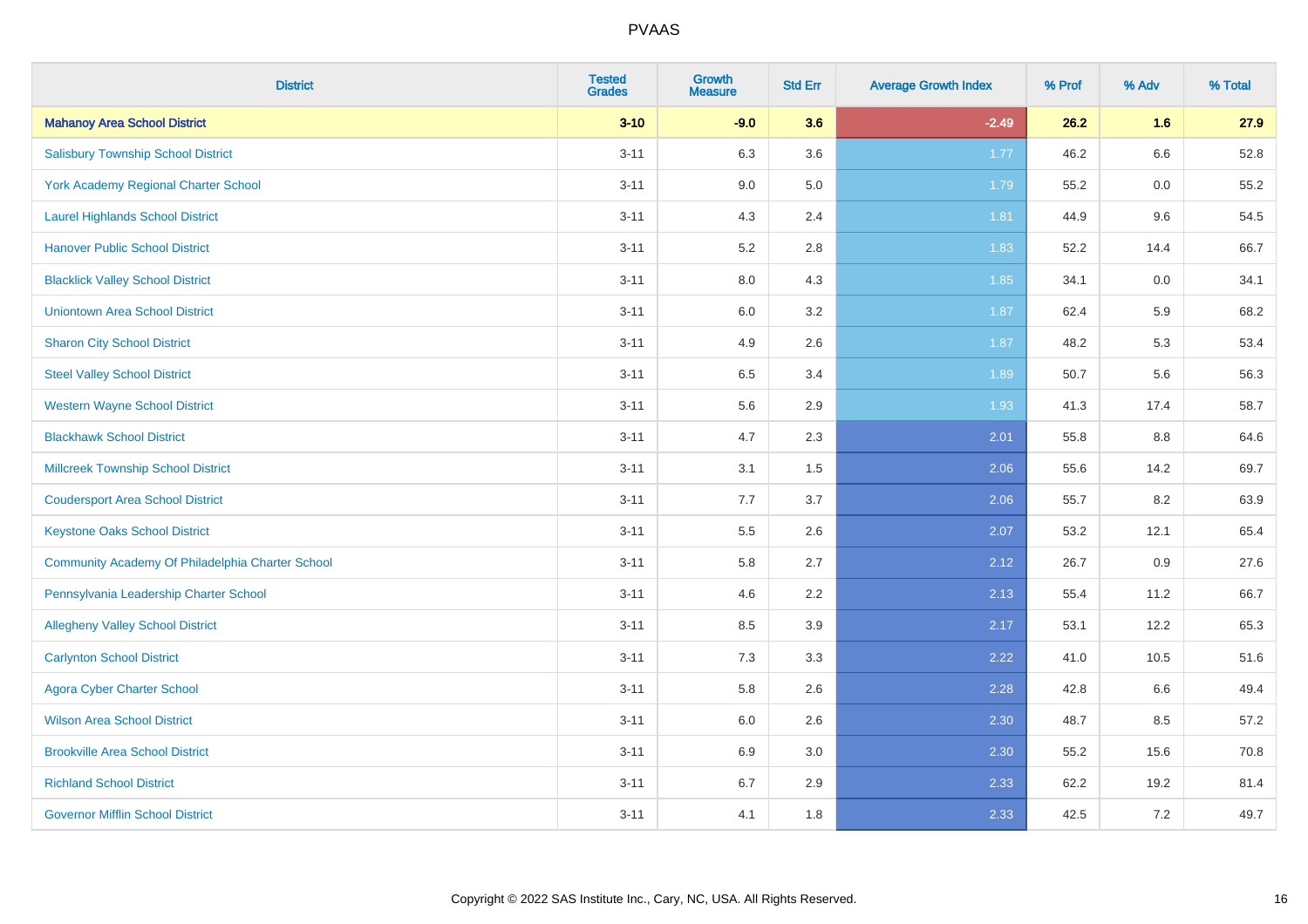| <b>District</b>                             | <b>Tested</b><br><b>Grades</b> | <b>Growth</b><br><b>Measure</b> | <b>Std Err</b> | <b>Average Growth Index</b> | % Prof | % Adv   | % Total |
|---------------------------------------------|--------------------------------|---------------------------------|----------------|-----------------------------|--------|---------|---------|
| <b>Mahanoy Area School District</b>         | $3 - 10$                       | $-9.0$                          | 3.6            | $-2.49$                     | 26.2   | 1.6     | 27.9    |
| <b>Franklin Area School District</b>        | $3 - 11$                       | 6.6                             | 2.8            | 2.34                        | 48.2   | $4.5\,$ | 52.7    |
| <b>Hampton Township School District</b>     | $3 - 11$                       | 5.1                             | 2.2            | 2.35                        | 54.0   | 28.2    | 82.2    |
| <b>New Foundations Charter School</b>       | $3 - 11$                       | 5.4                             | 2.2            | 2.41                        | 47.2   | 2.5     | 49.8    |
| <b>Wattsburg Area School District</b>       | $3 - 11$                       | 6.5                             | 2.7            | 2.43                        | 42.7   | 7.6     | 50.3    |
| <b>Belle Vernon Area School District</b>    | $3 - 11$                       | 6.5                             | 2.6            | 2.44                        | 55.6   | 11.1    | 66.7    |
| Wilmington Area School District             | $3 - 11$                       | 7.5                             | 3.0            | 2.48                        | 55.1   | 5.1     | 60.2    |
| <b>Shenandoah Valley School District</b>    | $3 - 11$                       | 9.7                             | 3.9            | 2.49                        | 28.3   | 5.0     | 33.3    |
| Northampton Area School District            | $3 - 11$                       | 4.0                             | 1.6            | 2.51                        | 52.3   | 10.8    | 63.1    |
| <b>Clarion Area School District</b>         | $3 - 11$                       | 10.3                            | 4.1            | 2.51                        | 45.4   | 14.6    | 60.0    |
| Renaissance Academy Charter School          | $3 - 11$                       | 8.3                             | 3.3            | 2.54                        | 45.6   | 22.8    | 68.4    |
| New Hope-Solebury School District           | $3 - 11$                       | 7.5                             | 2.9            | 2.57                        | 68.2   | 22.7    | 90.9    |
| <b>Penncrest School District</b>            | $3 - 11$                       | 5.7                             | 2.2            | 2.57                        | 47.2   | 7.1     | 54.3    |
| <b>Kennett Consolidated School District</b> | $3 - 11$                       | 4.8                             | 1.8            | 2.61                        | 52.5   | 10.7    | 63.2    |
| <b>Spring Grove Area School District</b>    | $3 - 11$                       | 5.6                             | 2.1            | 2.68                        | 55.1   | 15.0    | 70.1    |
| <b>Homer-Center School District</b>         | $3 - 11$                       | 9.7                             | 3.6            | 2.70                        | 45.1   | 17.2    | 62.3    |
| <b>Warwick School District</b>              | $3 - 11$                       | 5.2                             | 1.9            | 2.76                        | 46.4   | 17.0    | 63.3    |
| <b>Peters Township School District</b>      | $3 - 11$                       | 5.0                             | 1.8            | 2.76                        | 59.8   | 26.1    | 85.9    |
| <b>Jenkintown School District</b>           | $3 - 11$                       | 12.5                            | 4.4            | 2.84                        | 54.6   | 29.6    | 84.1    |
| <b>Stroudsburg Area School District</b>     | $3 - 11$                       | 5.5                             | 1.9            | 2.88                        | 48.1   | 4.2     | 52.3    |
| <b>Hollidaysburg Area School District</b>   | $3 - 11$                       | 6.0                             | 2.1            | 2.88                        | 57.1   | 12.3    | 69.4    |
| Palmyra Area School District                | $3 - 11$                       | 5.6                             | 1.9            | 2.96                        | 56.4   | 15.6    | 72.0    |
| Montgomery Area School District             | $3 - 11$                       | 10.7                            | 3.6            | 2.96                        | 48.7   | 12.4    | 61.1    |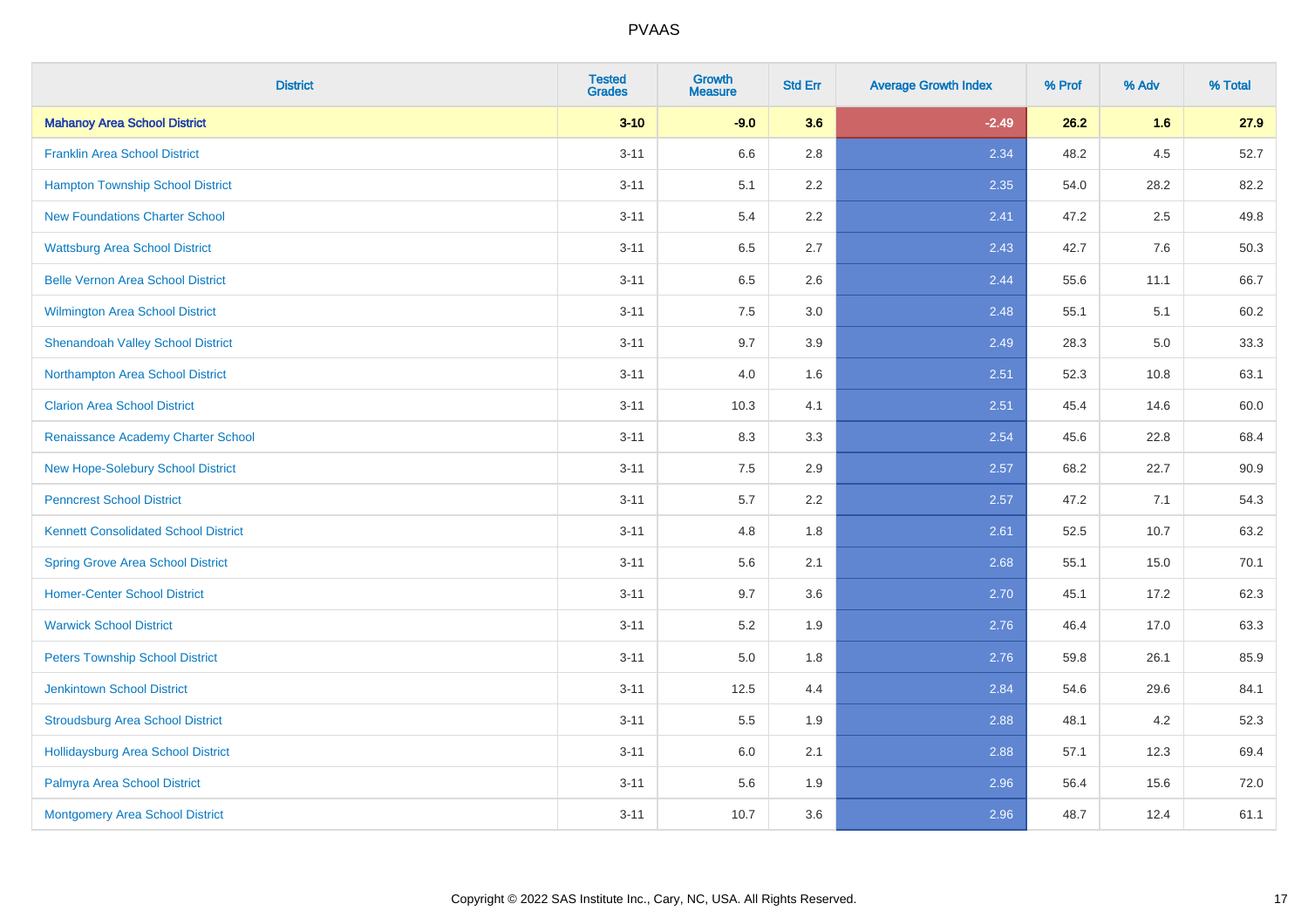| <b>District</b>                                | <b>Tested</b><br><b>Grades</b> | <b>Growth</b><br><b>Measure</b> | <b>Std Err</b> | <b>Average Growth Index</b> | % Prof | % Adv   | % Total |
|------------------------------------------------|--------------------------------|---------------------------------|----------------|-----------------------------|--------|---------|---------|
| <b>Mahanoy Area School District</b>            | $3 - 10$                       | $-9.0$                          | 3.6            | $-2.49$                     | 26.2   | 1.6     | 27.9    |
| <b>Neshaminy School District</b>               | $3 - 11$                       | 4.0                             | 1.3            | 3.02                        | 58.7   | $9.5\,$ | 68.2    |
| Northeastern York School District              | $3 - 11$                       | 5.9                             | 2.0            | 3.03                        | 51.1   | 16.6    | 67.6    |
| <b>Northern Cambria School District</b>        | $3 - 11$                       | 10.0                            | 3.3            | 3.04                        | 47.4   | 5.1     | 52.6    |
| Saint Marys Area School District               | $3 - 11$                       | 7.8                             | 2.6            | 3.04                        | 57.0   | 8.2     | 65.2    |
| <b>Connellsville Area School District</b>      | $3 - 11$                       | 6.1                             | 2.0            | 3.05                        | 45.4   | 7.8     | 53.2    |
| <b>Ephrata Area School District</b>            | $3 - 11$                       | 5.6                             | 1.8            | 3.12                        | 54.7   | 9.5     | 64.2    |
| <b>Avon Grove Charter School</b>               | $3 - 11$                       | 9.0                             | 2.9            | 3.13                        | 58.8   | 16.7    | 75.5    |
| <b>Bethel Park School District</b>             | $3 - 11$                       | 5.6                             | 1.8            | 3.18                        | 65.3   | 18.6    | 83.9    |
| <b>Jamestown Area School District</b>          | $3 - 11$                       | 13.5                            | 4.2            | 3.19                        | 64.4   | 13.3    | 77.8    |
| <b>Sayre Area School District</b>              | $3 - 11$                       | 11.2                            | 3.5            | 3.20                        | 52.2   | 7.5     | 59.7    |
| <b>Wayne Highlands School District</b>         | $3 - 11$                       | 7.8                             | 2.4            | 3.23                        | 52.3   | 13.1    | 65.4    |
| <b>East Penn School District</b>               | $3 - 11$                       | 4.1                             | 1.3            | 3.27                        | 55.8   | 11.5    | 67.3    |
| <b>Mechanicsburg Area School District</b>      | $3 - 11$                       | 5.9                             | 1.8            | 3.29                        | 57.2   | 13.7    | 70.9    |
| <b>Central Dauphin School District</b>         | $3 - 11$                       | 4.4                             | 1.3            | 3.32                        | 53.3   | 7.4     | 60.7    |
| <b>Mastery Charter School - Hardy Williams</b> | $3 - 11$                       | 11.4                            | 3.4            | 3.33                        | 44.3   | 5.7     | 50.0    |
| Pennsylvania Virtual Charter School            | $3 - 11$                       | 11.8                            | 3.5            | 3.37                        | 56.5   | 11.1    | 67.6    |
| <b>School Lane Charter School</b>              | $3 - 11$                       | 12.4                            | 3.6            | 3.43                        | 59.1   | 9.8     | 68.9    |
| <b>Whitehall-Coplay School District</b>        | $3 - 11$                       | 6.1                             | 1.8            | 3.45                        | 49.3   | 7.4     | 56.6    |
| Hamburg Area School District                   | $3 - 11$                       | 8.9                             | 2.5            | 3.63                        | 43.5   | 8.2     | 51.7    |
| <b>Eastern York School District</b>            | $3 - 11$                       | 9.6                             | 2.6            | 3.71                        | 56.3   | 12.6    | 68.9    |
| <b>Midd-West School District</b>               | $3 - 11$                       | 10.3                            | 2.7            | 3.80                        | 58.0   | 13.4    | 71.4    |
| <b>Octorara Area School District</b>           | $3 - 11$                       | 9.1                             | 2.4            | 3.82                        | 52.1   | 8.5     | 60.6    |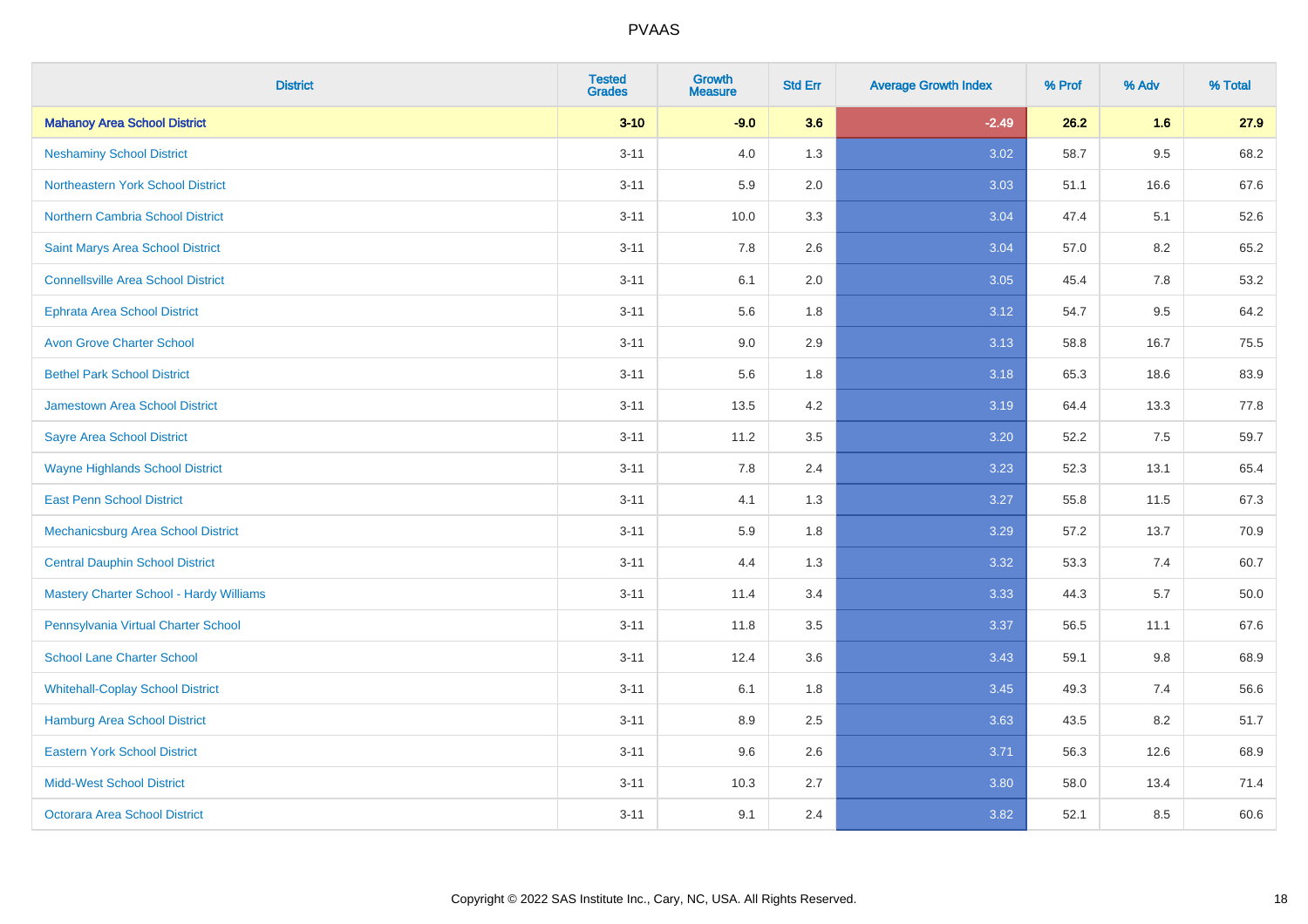| <b>District</b>                               | <b>Tested</b><br><b>Grades</b> | <b>Growth</b><br><b>Measure</b> | <b>Std Err</b> | <b>Average Growth Index</b> | % Prof | % Adv | % Total |
|-----------------------------------------------|--------------------------------|---------------------------------|----------------|-----------------------------|--------|-------|---------|
| <b>Mahanoy Area School District</b>           | $3 - 10$                       | $-9.0$                          | 3.6            | $-2.49$                     | 26.2   | 1.6   | 27.9    |
| <b>Eastern Lebanon County School District</b> | $3 - 11$                       | 8.6                             | $2.2\,$        | 3.84                        | 48.8   | 11.4  | 60.3    |
| <b>Lake-Lehman School District</b>            | $3 - 11$                       | 10.8                            | 2.7            | 3.93                        | 55.3   | 7.9   | 63.2    |
| <b>Greenwood School District</b>              | $3 - 11$                       | 15.9                            | 3.9            | 4.11                        | 50.0   | 25.0  | 75.0    |
| <b>Moon Area School District</b>              | $3 - 11$                       | 8.2                             | 1.9            | 4.25                        | 58.7   | 18.5  | 77.2    |
| <b>Parkland School District</b>               | $3 - 11$                       | 5.3                             | 1.2            | 4.30                        | 58.0   | 22.3  | 80.4    |
| <b>Iroquois School District</b>               | $3 - 11$                       | 13.1                            | 3.0            | 4.35                        | 48.2   | 7.8   | 56.0    |
| <b>Spring-Ford Area School District</b>       | $3 - 11$                       | 6.0                             | 1.3            | 4.46                        | 60.8   | 16.5  | 77.4    |
| Northern Bedford County School District       | $3 - 11$                       | 16.5                            | 3.6            | 4.58                        | 51.7   | 20.0  | 71.7    |
| <b>Littlestown Area School District</b>       | $3 - 11$                       | 11.4                            | 2.5            | 4.62                        | 55.2   | 10.4  | 65.6    |
| <b>Conestoga Valley School District</b>       | $3 - 11$                       | 8.7                             | 1.8            | 4.69                        | 60.3   | 13.5  | 73.8    |
| <b>Derry Area School District</b>             | $3 - 11$                       | 13.2                            | 2.8            | 4.69                        | 60.0   | 12.5  | 72.5    |
| <b>Fort Leboeuf School District</b>           | $3 - 11$                       | 11.7                            | 2.5            | 4.73                        | 48.5   | 21.1  | 69.6    |
| <b>Shippensburg Area School District</b>      | $3 - 11$                       | 9.3                             | 1.9            | 4.84                        | 53.1   | 10.2  | 63.3    |
| <b>York Suburban School District</b>          | $3 - 11$                       | 10.1                            | 2.1            | 4.91                        | 53.5   | 27.8  | 81.3    |
| <b>West Perry School District</b>             | $3 - 11$                       | 12.5                            | 2.5            | 4.99                        | 56.6   | 8.4   | 65.0    |
| <b>Cornwall-Lebanon School District</b>       | $3 - 11$                       | 8.3                             | 1.6            | 5.08                        | 47.2   | 8.4   | 55.6    |
| <b>Cocalico School District</b>               | $3 - 11$                       | 10.6                            | 2.0            | 5.18                        | 50.8   | 14.1  | 64.8    |
| <b>Haverford Township School District</b>     | $3 - 11$                       | 8.0                             | 1.5            | 5.27                        | 53.0   | 25.5  | 78.6    |
| Fox Chapel Area School District               | $3 - 11$                       | 9.8                             | 1.8            | 5.36                        | 56.6   | 28.6  | 85.2    |
| <b>Mifflin County School District</b>         | $3 - 11$                       | 9.1                             | 1.7            | 5.49                        | 47.1   | 6.7   | 53.8    |
| <b>Unionville-Chadds Ford School District</b> | $3 - 11$                       | 17.1                            | 3.1            | 5.51                        | 68.1   | 13.2  | 81.3    |
| <b>Mountain View School District</b>          | $3 - 11$                       | 20.9                            | 3.5            | 5.91                        | 57.8   | 20.3  | 78.1    |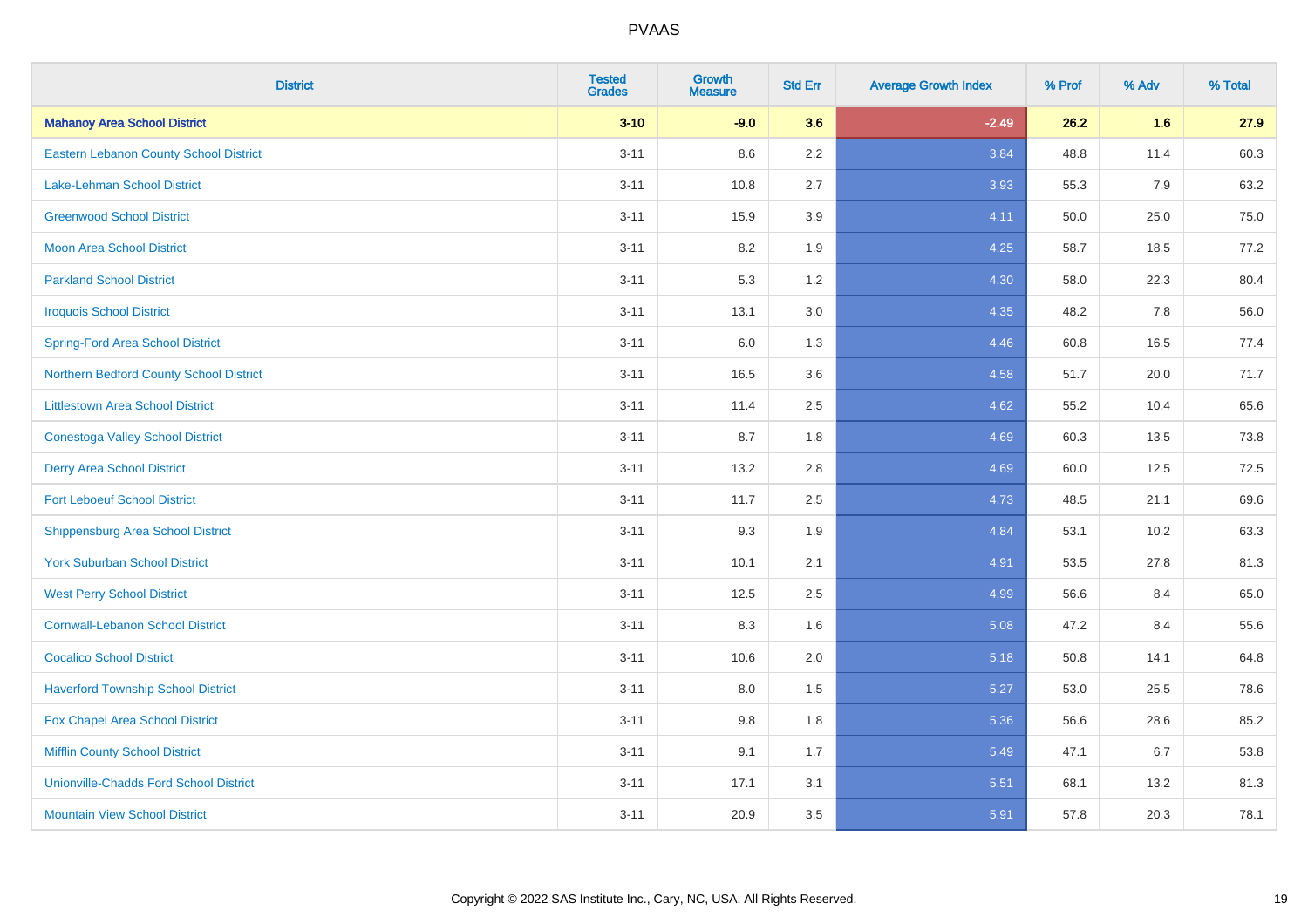| <b>District</b>                          | <b>Tested</b><br><b>Grades</b> | <b>Growth</b><br><b>Measure</b> | <b>Std Err</b> | <b>Average Growth Index</b> | % Prof | % Adv | % Total |
|------------------------------------------|--------------------------------|---------------------------------|----------------|-----------------------------|--------|-------|---------|
| <b>Mahanoy Area School District</b>      | $3 - 10$                       | $-9.0$                          | 3.6            | $-2.49$                     | 26.2   | 1.6   | 27.9    |
| <b>Saucon Valley School District</b>     | $3 - 11$                       | 14.7                            | 2.5            | 5.98                        | 48.7   | 20.2  | 69.0    |
| <b>Abington Heights School District</b>  | $3 - 11$                       | 13.5                            | 2.2            | 6.27                        | 58.3   | 16.2  | 74.5    |
| <b>Pine-Richland School District</b>     | $3 - 11$                       | 11.5                            | 1.8            | 6.31                        | 60.6   | 24.4  | 85.0    |
| <b>Deer Lakes School District</b>        | $3 - 11$                       | 17.0                            | 2.7            | 6.32                        | 61.5   | 16.4  | 77.9    |
| <b>Hazleton Area School District</b>     | $3 - 11$                       | 9.6                             | 1.4            | 6.77                        | 45.0   | 7.8   | 52.9    |
| Southern York County School District     | $3 - 11$                       | 14.2                            | 2.1            | 6.91                        | 55.1   | 18.1  | 73.1    |
| <b>Delaware Valley School District</b>   | $3 - 11$                       | 12.6                            | 1.8            | 6.93                        | 55.2   | 16.2  | 71.4    |
| <b>Reading School District</b>           | $3 - 11$                       | 10.1                            | 1.4            | 7.25                        | 24.7   | 2.4   | 27.2    |
| <b>Valley View School District</b>       | $3 - 11$                       | 18.1                            | 2.4            | 7.42                        | 53.7   | 14.7  | 68.4    |
| Pennsylvania Cyber Charter School        | $3 - 11$                       | 11.6                            | 1.5            | 7.54                        | 46.3   | 5.0   | 51.3    |
| <b>Upper Merion Area School District</b> | $3 - 11$                       | 15.3                            | 2.0            | 7.62                        | 59.3   | 19.3  | 78.6    |
| <b>Council Rock School District</b>      | $3 - 11$                       | 8.9                             | 1.2            | 7.65                        | 62.8   | 16.6  | 79.4    |
| <b>Penn-Trafford School District</b>     | $3 - 11$                       | 13.4                            | 1.7            | 7.87                        | 62.3   | 21.9  | 84.2    |
| <b>Pennsbury School District</b>         | $3 - 11$                       | 11.7                            | 1.5            | 7.90                        | 60.1   | 21.3  | 81.3    |
| <b>Great Valley School District</b>      | $3 - 11$                       | 15.0                            | 1.9            | 7.98                        | 50.0   | 35.0  | 85.0    |
| Northern York County School District     | $3 - 11$                       | 15.6                            | 2.0            | 7.98                        | 57.4   | 11.5  | 68.8    |
| <b>Springfield School District</b>       | $3 - 11$                       | 13.8                            | 1.7            | 7.99                        | 60.9   | 21.5  | 82.4    |
| <b>Bethlehem Area School District</b>    | $3 - 11$                       | 9.3                             | 1.1            | 8.15                        | 44.7   | 12.0  | 56.7    |
| <b>Colonial School District</b>          | $3 - 11$                       | 14.0                            | 1.7            | 8.21                        | 60.2   | 19.6  | 79.8    |
| <b>Souderton Area School District</b>    | $3 - 11$                       | 12.4                            | 1.5            | 8.28                        | 61.7   | 15.2  | 76.9    |
| <b>North Penn School District</b>        | $3 - 11$                       | 9.1                             | 1.1            | 8.36                        | 55.8   | 17.0  | 72.8    |
| <b>Dallastown Area School District</b>   | $3 - 11$                       | 13.5                            | 1.5            | 8.84                        | 56.0   | 17.9  | 73.8    |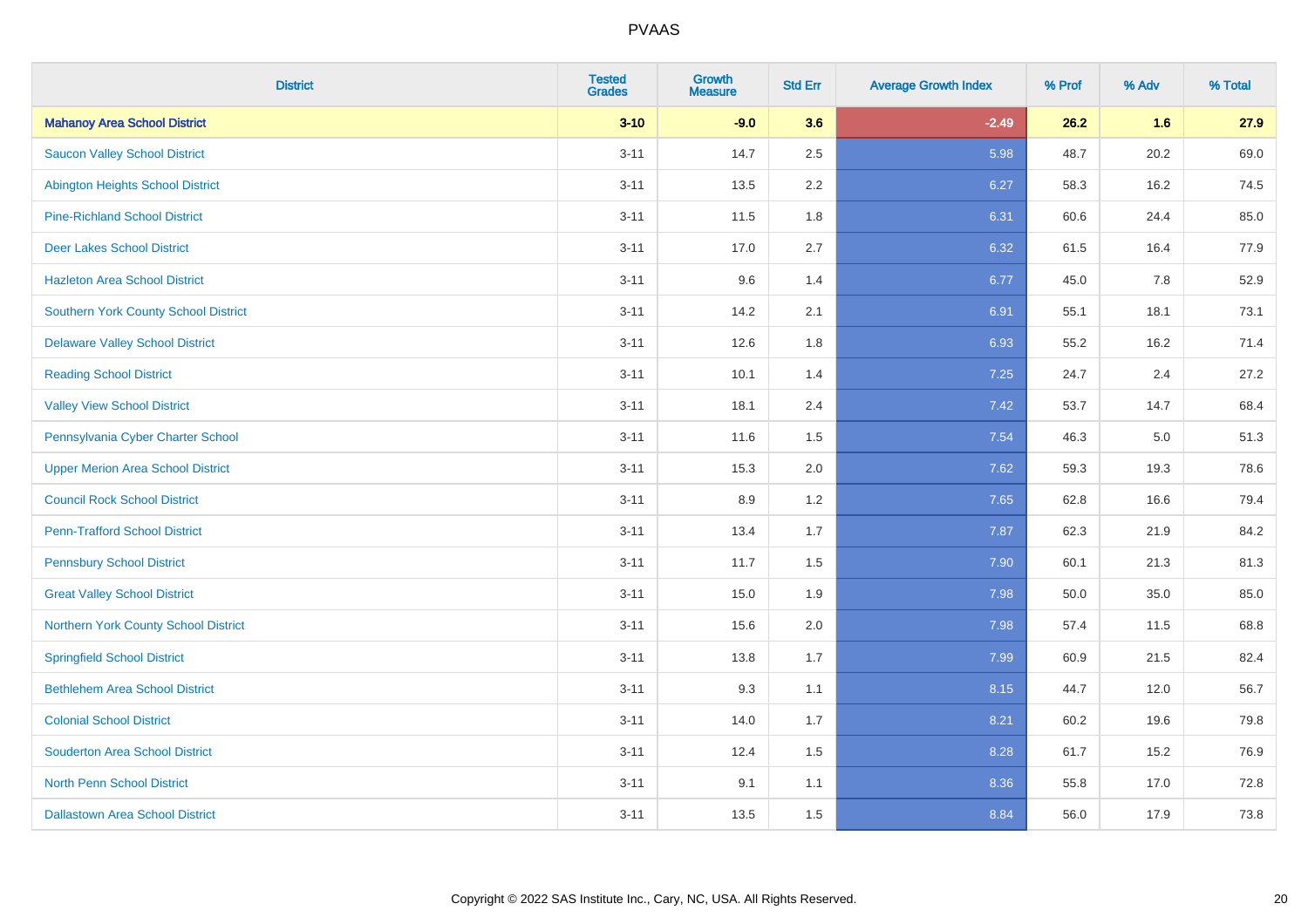| <b>District</b>                           | <b>Tested</b><br><b>Grades</b> | Growth<br><b>Measure</b> | <b>Std Err</b> | <b>Average Growth Index</b> | % Prof | % Adv   | % Total |
|-------------------------------------------|--------------------------------|--------------------------|----------------|-----------------------------|--------|---------|---------|
| <b>Mahanoy Area School District</b>       | $3 - 10$                       | $-9.0$                   | 3.6            | $-2.49$                     | 26.2   | 1.6     | 27.9    |
| <b>Norwin School District</b>             | $3 - 11$                       | 18.0                     | 1.7            | 10.37                       | 58.5   | 27.0    | 85.4    |
| <b>West Chester Area School District</b>  | $3 - 11$                       | 12.6                     | 1.2            | 10.38                       | 66.8   | 20.2    | 87.0    |
| <b>Upper Saint Clair School District</b>  | $3 - 11$                       | 18.5                     | 1.7            | 10.65                       | 61.8   | 30.1    | 91.9    |
| Downingtown Area School District          | $3 - 11$                       | 12.1                     | 1.1            | 10.67                       | 60.0   | 23.5    | 83.6    |
| <b>Upper Perkiomen School District</b>    | $3 - 11$                       | 22.1                     | 2.1            | 10.74                       | 57.7   | 13.2    | 70.9    |
| <b>North Allegheny School District</b>    | $3 - 11$                       | 17.4                     | 1.3            | 13.52                       | 59.5   | 28.1    | 87.6    |
| <b>State College Area School District</b> | $3 - 11$                       | 20.5                     | 1.4            | 14.33                       | 58.0   | 25.9    | 84.0    |
| <b>Lower Merion School District</b>       | $3 - 11$                       | 19.0                     | 1.3            | 14.93                       | 55.6   | 29.9    | 85.5    |
| <b>York City School District</b>          | $3 - 12$                       | $-28.9$                  | 2.1            | $-13.59$                    | 6.0    | 0.3     | 6.2     |
| <b>Lancaster School District</b>          | $3 - 12$                       | $-15.8$                  | 1.5            | $-10.90$                    | 14.6   | 2.3     | 16.9    |
| <b>Erie City School District</b>          | $3 - 12$                       | $-14.5$                  | 1.6            | $-9.26$                     | 25.4   | 3.0     | 28.4    |
| <b>Norristown Area School District</b>    | $3 - 12$                       | $-12.8$                  | 1.6            | $-7.98$                     | 23.5   | $2.3\,$ | 25.7    |
| <b>Tulpehocken Area School District</b>   | $3 - 12$                       | $-13.7$                  | 2.8            | $-4.81$                     | 36.7   | 2.8     | 39.4    |
| <b>Penns Manor Area School District</b>   | $3 - 12$                       | $-17.0$                  | 3.7            | $-4.52$                     | 29.7   | 3.1     | 32.8    |
| <b>Annville-Cleona School District</b>    | $3 - 12$                       | $-12.1$                  | 2.7            | $-4.46$                     | 34.9   | $7.8\,$ | 42.6    |
| Lampeter-Strasburg School District        | $3 - 12$                       | $-8.6$                   | 2.0            | $-4.33$                     | 55.1   | 9.8     | 64.8    |
| <b>West Mifflin Area School District</b>  | $3-12$                         | $-12.3$                  | 2.9            | $-4.22$                     | 39.7   | 10.3    | 50.0    |
| Catasauqua Area School District           | $3 - 12$                       | $-12.1$                  | 3.0            | $-4.00$                     | 36.8   | 7.6     | 44.3    |
| <b>Bradford Area School District</b>      | $3 - 12$                       | $-9.3$                   | 2.4            | $-3.87$                     | 45.8   | 8.3     | 54.2    |
| Northern Lehigh School District           | $3 - 12$                       | $-10.4$                  | 2.7            | $-3.82$                     | 28.0   | 9.3     | 37.3    |
| <b>Interboro School District</b>          | $3-12$                         | $-7.3$                   | 2.1            | $-3.43$                     | 46.6   | 4.8     | 51.4    |
| <b>Tamaqua Area School District</b>       | $3 - 12$                       | $-8.2$                   | 2.5            | $-3.24$                     | 44.5   | 1.9     | 46.4    |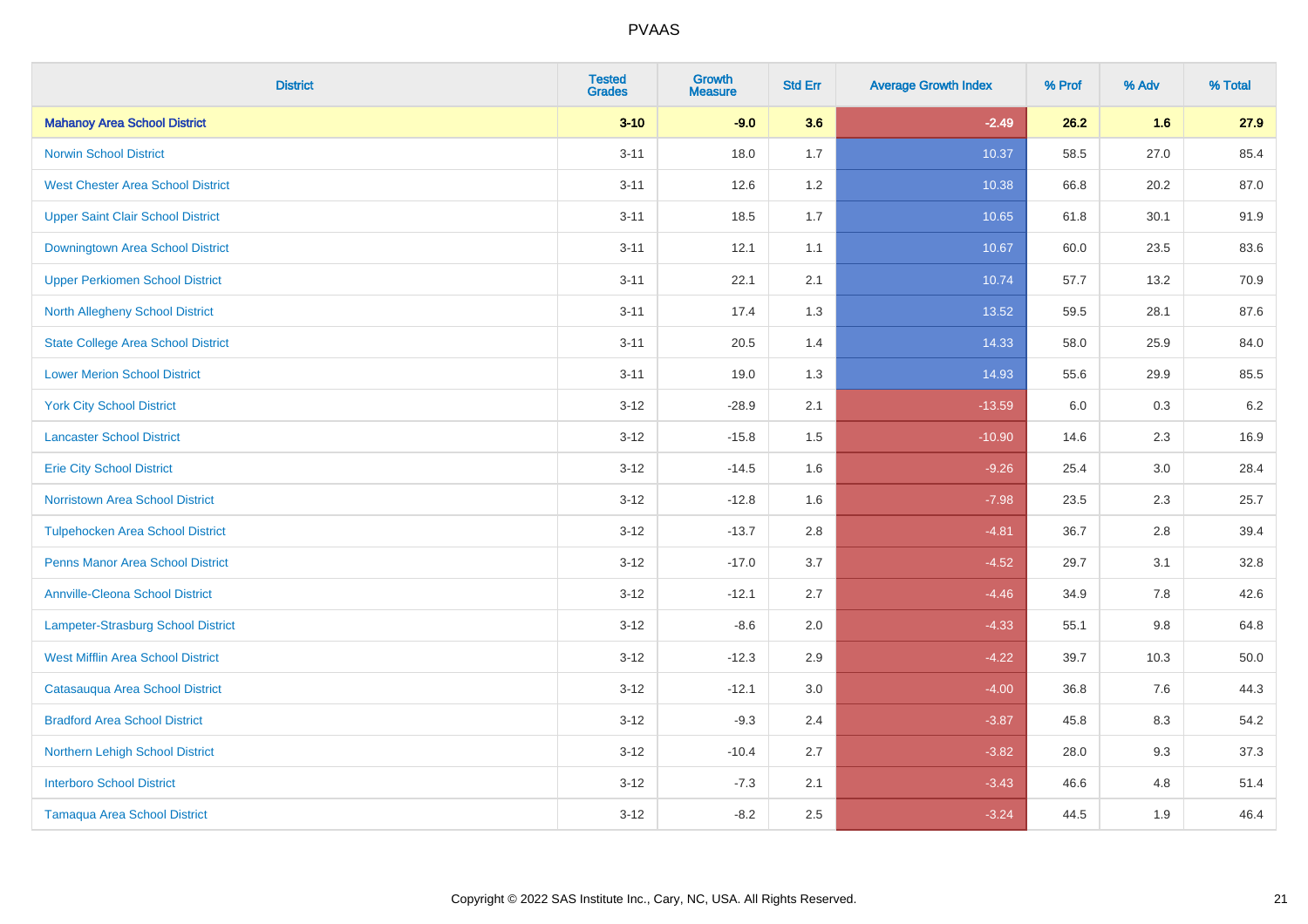| <b>District</b>                                 | <b>Tested</b><br><b>Grades</b> | <b>Growth</b><br><b>Measure</b> | <b>Std Err</b> | <b>Average Growth Index</b> | % Prof | % Adv   | % Total |
|-------------------------------------------------|--------------------------------|---------------------------------|----------------|-----------------------------|--------|---------|---------|
| <b>Mahanoy Area School District</b>             | $3 - 10$                       | $-9.0$                          | 3.6            | $-2.49$                     | 26.2   | 1.6     | 27.9    |
| <b>Waynesboro Area School District</b>          | $3 - 12$                       | $-6.1$                          | 1.9            | $-3.20$                     | 50.0   | $6.8\,$ | 56.8    |
| <b>Conneaut School District</b>                 | $3 - 12$                       | $-7.5$                          | 2.6            | $-2.91$                     | 38.4   | 7.4     | 45.8    |
| <b>Easton Area School District</b>              | $3 - 12$                       | $-4.1$                          | 1.4            | $-2.91$                     | 39.9   | 4.0     | 43.9    |
| <b>Union City Area School District</b>          | $3-12$                         | $-10.2$                         | 3.6            | $-2.87$                     | 42.9   | 3.2     | 46.0    |
| <b>Northern Potter School District</b>          | $3 - 12$                       | $-13.1$                         | 4.6            | $-2.84$                     | 37.5   | 0.0     | 37.5    |
| <b>Quakertown Community School District</b>     | $3 - 12$                       | $-4.4$                          | 1.6            | $-2.70$                     | 56.5   | 10.0    | 66.6    |
| <b>New Castle Area School District</b>          | $3 - 12$                       | $-6.4$                          | 2.4            | $-2.66$                     | 32.5   | 4.3     | 36.8    |
| Northern Tioga School District                  | $3 - 12$                       | $-7.5$                          | 2.8            | $-2.64$                     | 54.0   | 1.2     | 55.2    |
| <b>Juniata County School District</b>           | $3-12$                         | $-4.9$                          | 2.1            | $-2.26$                     | 38.5   | 2.9     | 41.4    |
| <b>Keystone Education Center Charter School</b> | $3 - 12$                       | $-12.9$                         | 5.9            | $-2.19$                     | 28.0   | 0.0     | 28.0    |
| Susquehanna Township School District            | $3 - 12$                       | $-5.8$                          | 2.7            | $-2.17$                     | 36.0   | 5.6     | 41.6    |
| <b>Forest City Regional School District</b>     | $3 - 12$                       | $-6.0$                          | $3.0\,$        | $-1.96$                     | 44.1   | $0.0\,$ | 44.1    |
| <b>Central Columbia School District</b>         | $3 - 12$                       | $-4.8$                          | 2.6            | $-1.86$                     | 53.7   | 14.8    | 68.5    |
| <b>Brownsville Area School District</b>         | $3 - 12$                       | $-7.2$                          | 3.9            | $-1.83$                     | 34.4   | 6.1     | 40.5    |
| <b>Old Forge School District</b>                | $3 - 12$                       | $-5.9$                          | 3.4            | $-1.73$                     | 52.9   | 7.1     | 60.0    |
| <b>Twin Valley School District</b>              | $3 - 12$                       | $-3.6$                          | 2.1            | $-1.69$                     | 49.6   | 7.1     | 56.8    |
| <b>Pottstown School District</b>                | $3 - 12$                       | $-4.0$                          | 2.4            | $-1.68$                     | 29.8   | 1.2     | 31.0    |
| <b>Bristol Borough School District</b>          | $3 - 12$                       | $-4.3$                          | 3.4            | $-1.27$                     | 39.7   | 1.3     | 41.0    |
| <b>Apollo-Ridge School District</b>             | $3 - 12$                       | $-4.7$                          | 3.7            | $-1.24$                     | 50.0   | 10.0    | 60.0    |
| <b>Scranton School District</b>                 | $3-12$                         | $-2.9$                          | 2.4            | $-1.22$                     | 45.6   | 3.6     | 49.1    |
| <b>Chestnut Ridge School District</b>           | $3 - 12$                       | $-3.4$                          | 2.9            | $-1.17$                     | 46.6   | 5.8     | 52.4    |
| <b>Conemaugh Township Area School District</b>  | $3 - 12$                       | $-3.7$                          | 3.4            | $-1.09$                     | 53.8   | 17.6    | 71.4    |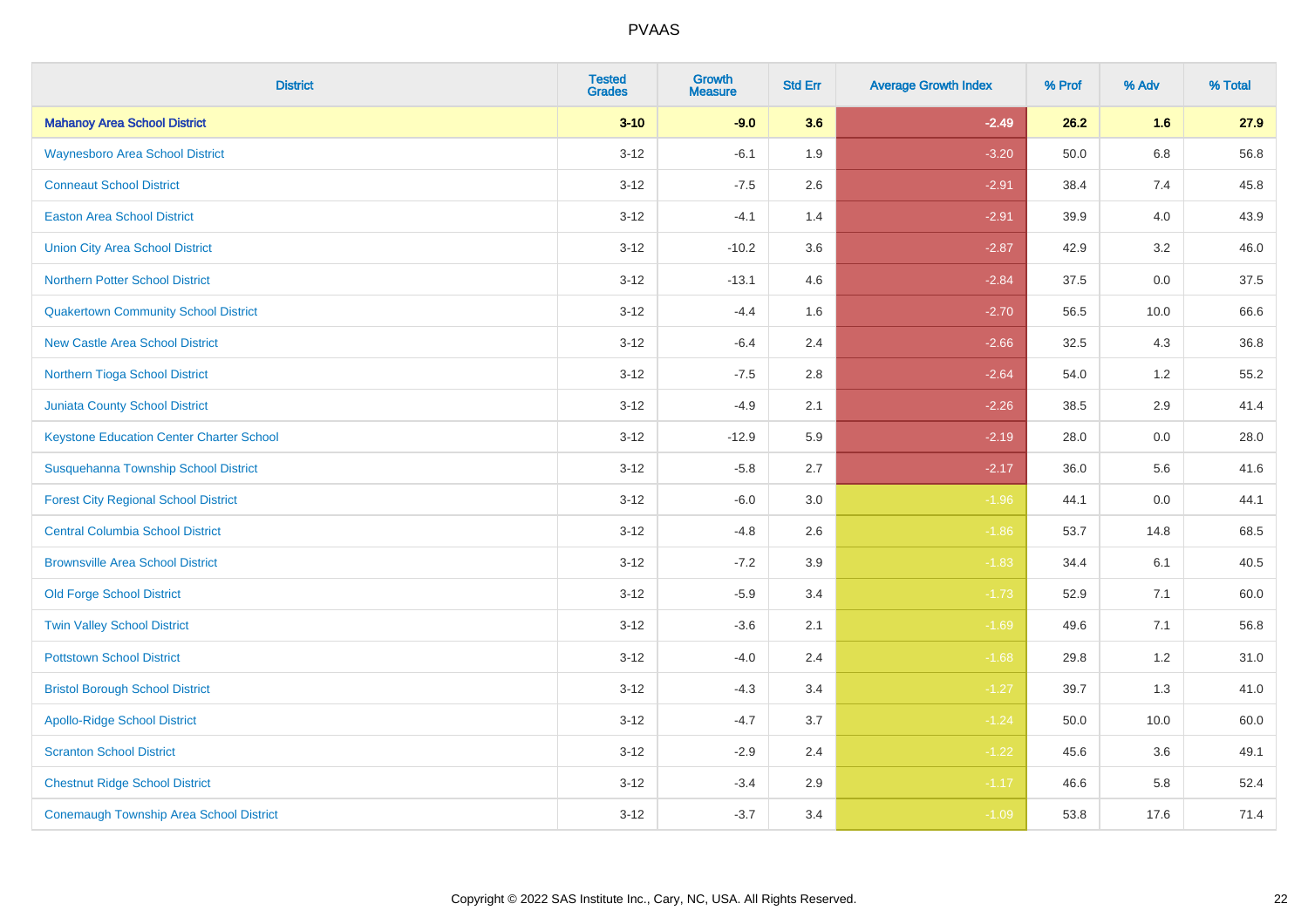| <b>District</b>                               | <b>Tested</b><br><b>Grades</b> | <b>Growth</b><br><b>Measure</b> | <b>Std Err</b> | <b>Average Growth Index</b> | % Prof | % Adv | % Total |
|-----------------------------------------------|--------------------------------|---------------------------------|----------------|-----------------------------|--------|-------|---------|
| <b>Mahanoy Area School District</b>           | $3 - 10$                       | $-9.0$                          | 3.6            | $-2.49$                     | 26.2   | 1.6   | 27.9    |
| <b>Columbia Borough School District</b>       | $3 - 12$                       | $-3.1$                          | 3.5            | $-0.89$                     | 29.5   | 1.9   | 31.4    |
| <b>Conemaugh Valley School District</b>       | $3 - 12$                       | $-3.2$                          | 4.1            | $-0.78$                     | 48.2   | 5.6   | 53.7    |
| <b>Turkeyfoot Valley Area School District</b> | $3-12$                         | $-4.3$                          | 5.6            | $-0.76$                     | 22.0   | 5.1   | 27.1    |
| <b>Clarion-Limestone Area School District</b> | $3 - 12$                       | $-2.5$                          | 4.1            | $-0.60$                     | 56.8   | 6.8   | 63.6    |
| <b>Manheim Township School District</b>       | $3 - 12$                       | $-0.9$                          | 1.6            | $-0.58$                     | 53.2   | 15.5  | 68.7    |
| Elizabethtown Area School District            | $3 - 12$                       | $-0.9$                          | 1.9            | $-0.47$                     | 50.0   | 11.2  | 61.2    |
| <b>Conewago Valley School District</b>        | $3 - 12$                       | $-0.9$                          | 2.0            | $-0.45$                     | 51.7   | 9.6   | 61.3    |
| <b>Bangor Area School District</b>            | $3-12$                         | $-0.9$                          | 2.0            | $-0.43$                     | 44.3   | 4.7   | 49.0    |
| <b>Panther Valley School District</b>         | $3 - 12$                       | $-0.6$                          | 3.3            | $-0.19$                     | 47.9   | 4.3   | 52.1    |
| <b>Millville Area School District</b>         | $3 - 12$                       | $-0.9$                          | 4.7            | $-0.18$                     | 51.4   | 5.4   | 56.8    |
| <b>Kutztown Area School District</b>          | $3-12$                         | $-0.2$                          | 3.2            | $-0.05$                     | 55.4   | 13.3  | 68.7    |
| <b>Avella Area School District</b>            | $3 - 12$                       | $-0.3$                          | 4.7            | $-0.05$                     | 49.3   | 14.5  | 63.8    |
| <b>Smethport Area School District</b>         | $3 - 12$                       | 0.6                             | 3.9            | 0.15                        | 37.0   | 1.8   | 38.9    |
| <b>Wyomissing Area School District</b>        | $3-12$                         | 0.8                             | 2.6            | 0.33                        | 55.7   | 17.6  | 73.3    |
| <b>Tussey Mountain School District</b>        | $3 - 12$                       | 1.5                             | 3.7            | 0.40                        | 38.6   | 1.8   | 40.4    |
| <b>Newport School District</b>                | $3 - 12$                       | 1.4                             | 3.5            | 0.41                        | 51.5   | 10.3  | 61.8    |
| <b>Roberto Clemente Charter School</b>        | $3 - 12$                       | 2.2                             | 4.9            | 0.45                        | 27.5   | 5.0   | 32.5    |
| <b>Purchase Line School District</b>          | $3-12$                         | 1.7                             | 3.5            | 0.47                        | 43.1   | 5.4   | 48.5    |
| <b>Radnor Township School District</b>        | $3 - 12$                       | 1.0                             | 2.1            | 0.50                        | 65.0   | 23.2  | 88.2    |
| <b>Union School District</b>                  | $3 - 12$                       | 2.3                             | 4.2            | 0.54                        | 32.6   | 7.0   | 39.5    |
| <b>Camp Hill School District</b>              | $3-12$                         | 2.3                             | 3.0            | 0.78                        | 53.6   | 17.5  | 71.1    |
| North Clarion County School District          | $3 - 12$                       | 3.7                             | 4.3            | 0.85                        | 67.5   | 15.0  | 82.5    |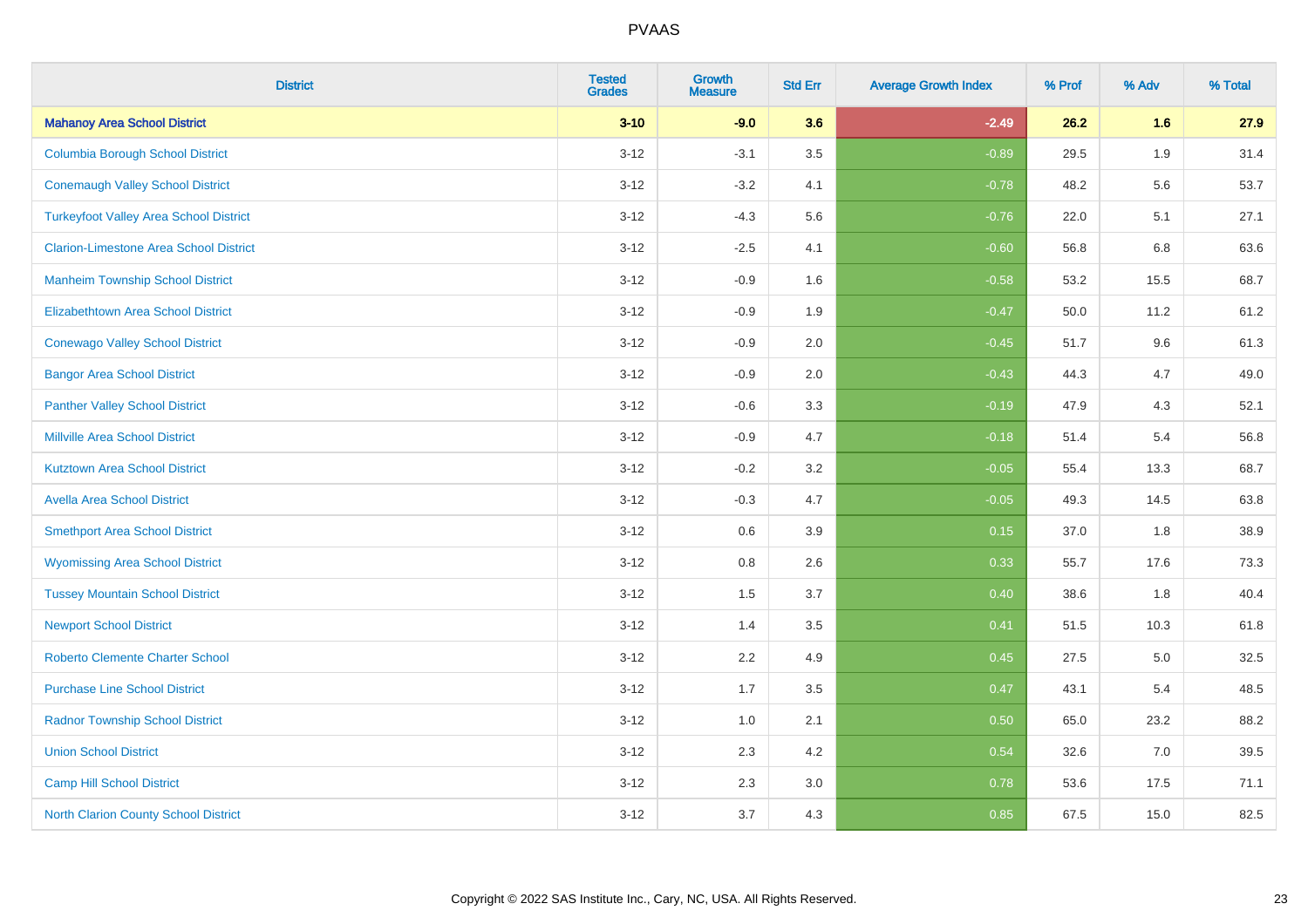| <b>District</b>                                        | <b>Tested</b><br><b>Grades</b> | Growth<br><b>Measure</b> | <b>Std Err</b> | <b>Average Growth Index</b> | % Prof | % Adv | % Total |
|--------------------------------------------------------|--------------------------------|--------------------------|----------------|-----------------------------|--------|-------|---------|
| <b>Mahanoy Area School District</b>                    | $3 - 10$                       | $-9.0$                   | 3.6            | $-2.49$                     | 26.2   | 1.6   | 27.9    |
| <b>Woodland Hills School District</b>                  | $3 - 12$                       | 3.2                      | 2.6            | 1.22                        | 31.4   | 3.6   | 35.0    |
| <b>Donegal School District</b>                         | $3-12$                         | 3.1                      | 2.4            | 1.29                        | 60.6   | 9.1   | 69.7    |
| <b>West York Area School District</b>                  | $3 - 12$                       | $3.2\,$                  | 2.3            | 1.38                        | 53.8   | 4.4   | 58.2    |
| <b>Loyalsock Township School District</b>              | $3 - 12$                       | 4.2                      | 2.8            | 1.47                        | 54.3   | 2.1   | 56.4    |
| <b>Hermitage School District</b>                       | $3-12$                         | $3.8\,$                  | 2.4            | 1.60                        | 57.5   | 9.3   | 66.8    |
| <b>Oswayo Valley School District</b>                   | $3 - 12$                       | 8.5                      | 5.0            | 1.68                        | 50.0   | 16.7  | 66.7    |
| <b>Pottsville Area School District</b>                 | $3 - 12$                       | 4.4                      | 2.3            | 1.94                        | 44.8   | 5.4   | 50.2    |
| <b>West Allegheny School District</b>                  | $3-12$                         | 4.0                      | 2.1            | 1.96                        | 63.1   | 15.7  | 78.8    |
| <b>Altoona Area School District</b>                    | $3 - 12$                       | $3.3\,$                  | 1.6            | 1.99                        | 47.7   | 8.2   | 55.9    |
| <b>Chester Charter Scholars Academy Charter School</b> | $3-12$                         | 8.4                      | 4.1            | 2.03                        | 23.4   | 0.0   | 23.4    |
| <b>South Western School District</b>                   | $3 - 12$                       | 3.9                      | 1.9            | 2.08                        | 60.2   | 8.1   | 68.3    |
| <b>Grove City Area School District</b>                 | $3 - 12$                       | 5.1                      | 2.4            | 2.09                        | 36.4   | 16.5  | 52.8    |
| <b>Eastern Lancaster County School District</b>        | $3-12$                         | 4.5                      | 2.2            | 2.09                        | 46.3   | 11.4  | 57.6    |
| Pennsylvania Distance Learning Charter School          | $3-12$                         | 9.3                      | 4.2            | 2.22                        | 42.2   | 3.1   | 45.3    |
| Lincoln Leadership Academy Charter School              | $3 - 12$                       | 14.2                     | 6.4            | 2.22                        | 23.5   | 0.0   | 23.5    |
| People For People Charter School                       | $3 - 12$                       | 13.3                     | 5.5            | 2.43                        | 13.5   | 0.0   | 13.5    |
| <b>Wyalusing Area School District</b>                  | $3 - 12$                       | 8.8                      | 3.3            | 2.68                        | 54.6   | 11.7  | 66.2    |
| <b>Hempfield Area School District</b>                  | $3 - 12$                       | 4.6                      | 1.6            | 2.86                        | 53.5   | 20.1  | 73.6    |
| <b>Daniel Boone Area School District</b>               | $3 - 12$                       | 5.7                      | 2.0            | 2.88                        | 51.0   | 11.5  | 62.6    |
| <b>Dover Area School District</b>                      | $3 - 12$                       | 6.0                      | 2.1            | 2.94                        | 52.2   | 6.0   | 58.2    |
| <b>Cranberry Area School District</b>                  | $3 - 12$                       | 9.2                      | 3.0            | 3.04                        | 47.5   | 10.2  | 57.6    |
| Ambridge Area School District                          | $3 - 12$                       | 9.1                      | 2.6            | 3.46                        | 50.4   | 10.7  | 61.1    |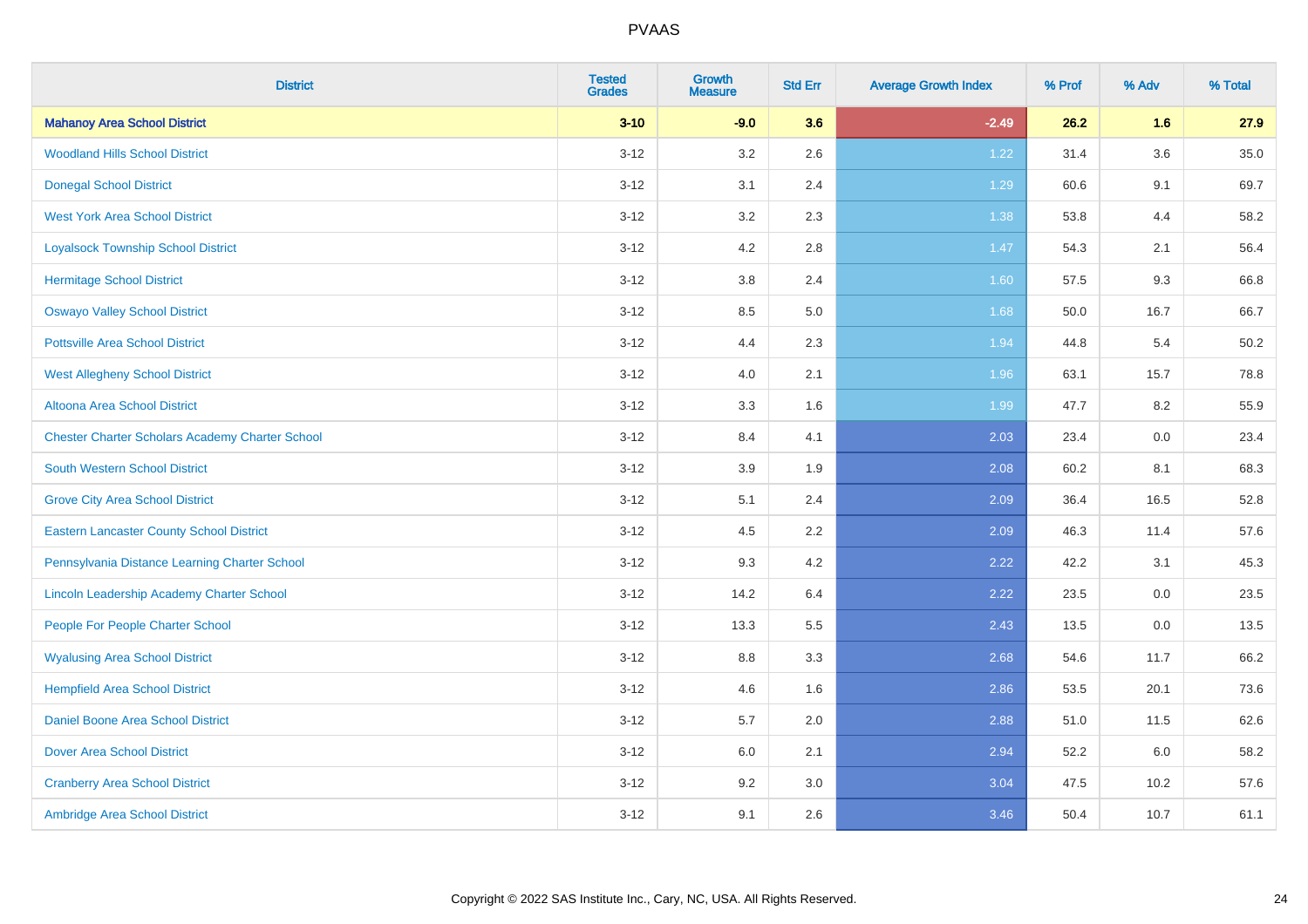| <b>District</b>                               | <b>Tested</b><br><b>Grades</b> | <b>Growth</b><br><b>Measure</b> | <b>Std Err</b> | <b>Average Growth Index</b> | % Prof | % Adv | % Total |
|-----------------------------------------------|--------------------------------|---------------------------------|----------------|-----------------------------|--------|-------|---------|
| <b>Mahanoy Area School District</b>           | $3 - 10$                       | $-9.0$                          | 3.6            | $-2.49$                     | 26.2   | 1.6   | 27.9    |
| Pen Argyl Area School District                | $3 - 12$                       | 9.2                             | 2.7            | 3.46                        | 50.0   | 12.6  | 62.6    |
| Selinsgrove Area School District              | $3 - 12$                       | 8.3                             | 2.3            | 3.54                        | 56.8   | 10.0  | 66.8    |
| <b>West Shore School District</b>             | $3 - 12$                       | 5.0                             | 1.4            | 3.59                        | 54.2   | 9.4   | 63.6    |
| <b>Mckeesport Area School District</b>        | $3 - 12$                       | 9.0                             | 2.4            | 3.72                        | 31.0   | 4.5   | 35.5    |
| <b>Allentown City School District</b>         | $3 - 12$                       | 5.3                             | 1.4            | 3.88                        | 25.3   | 2.7   | 28.0    |
| <b>William Penn School District</b>           | $3 - 12$                       | 8.3                             | 2.1            | 3.99                        | 35.6   | 3.0   | 38.7    |
| <b>Greater Nanticoke Area School District</b> | $3 - 12$                       | 11.2                            | 2.8            | 4.01                        | 38.0   | 12.4  | 50.4    |
| Montoursville Area School District            | $3 - 12$                       | 10.8                            | 2.5            | 4.24                        | 44.6   | 20.1  | 64.8    |
| Pocono Mountain School District               | $3 - 12$                       | 6.8                             | 1.5            | 4.62                        | 45.8   | 5.0   | 50.7    |
| <b>Upper Darby School District</b>            | $3 - 12$                       | 6.9                             | 1.5            | 4.62                        | 45.0   | 6.7   | 51.7    |
| Penns Valley Area School District             | $3 - 12$                       | 14.0                            | 2.9            | 4.80                        | 41.9   | 23.1  | 65.0    |
| <b>Wilson School District</b>                 | $3 - 12$                       | $8.8\,$                         | 1.5            | 5.96                        | 52.6   | 14.6  | 67.2    |
| <b>Ridley School District</b>                 | $3 - 12$                       | 10.0                            | 1.6            | 6.10                        | 45.6   | 8.2   | 53.8    |
| <b>Central York School District</b>           | $3 - 12$                       | 12.3                            | 1.7            | 7.20                        | 55.5   | 11.5  | 67.0    |
| <b>Tyrone Area School District</b>            | $3 - 12$                       | 19.7                            | 2.5            | 7.87                        | 60.4   | 16.7  | 77.1    |
| <b>Upper Dublin School District</b>           | $3 - 12$                       | 15.4                            | 1.8            | 8.53                        | 60.8   | 24.8  | 85.6    |
| Philadelphia City School District             | $3 - 12$                       | 7.5                             | 0.6            | 12.64                       | 38.4   | 7.0   | 45.4    |
| <b>Cumberland Valley School District</b>      | $3 - 12$                       | 18.5                            | 1.3            | 14.64                       | 60.7   | 23.4  | 84.1    |
| Esperanza Academy Charter School              | $4 - 11$                       | 4.0                             | 2.5            | 1.61                        | 32.4   | 0.7   | 33.1    |
| Mastery Charter School - Pickett Campus       | $6 - 10$                       | 5.6                             | 5.7            | 1.00                        | 27.8   | 0.0   | 27.8    |
| <b>Innovative Arts Academy Charter School</b> | $6 - 11$                       | $-9.1$                          | 3.7            | $-2.44$                     | 9.5    | 0.0   | 9.5     |
| La Academia Partnership Charter School        | $6 - 11$                       | $-11.0$                         | 4.7            | $-2.34$                     | 6.8    | 0.0   | 6.8     |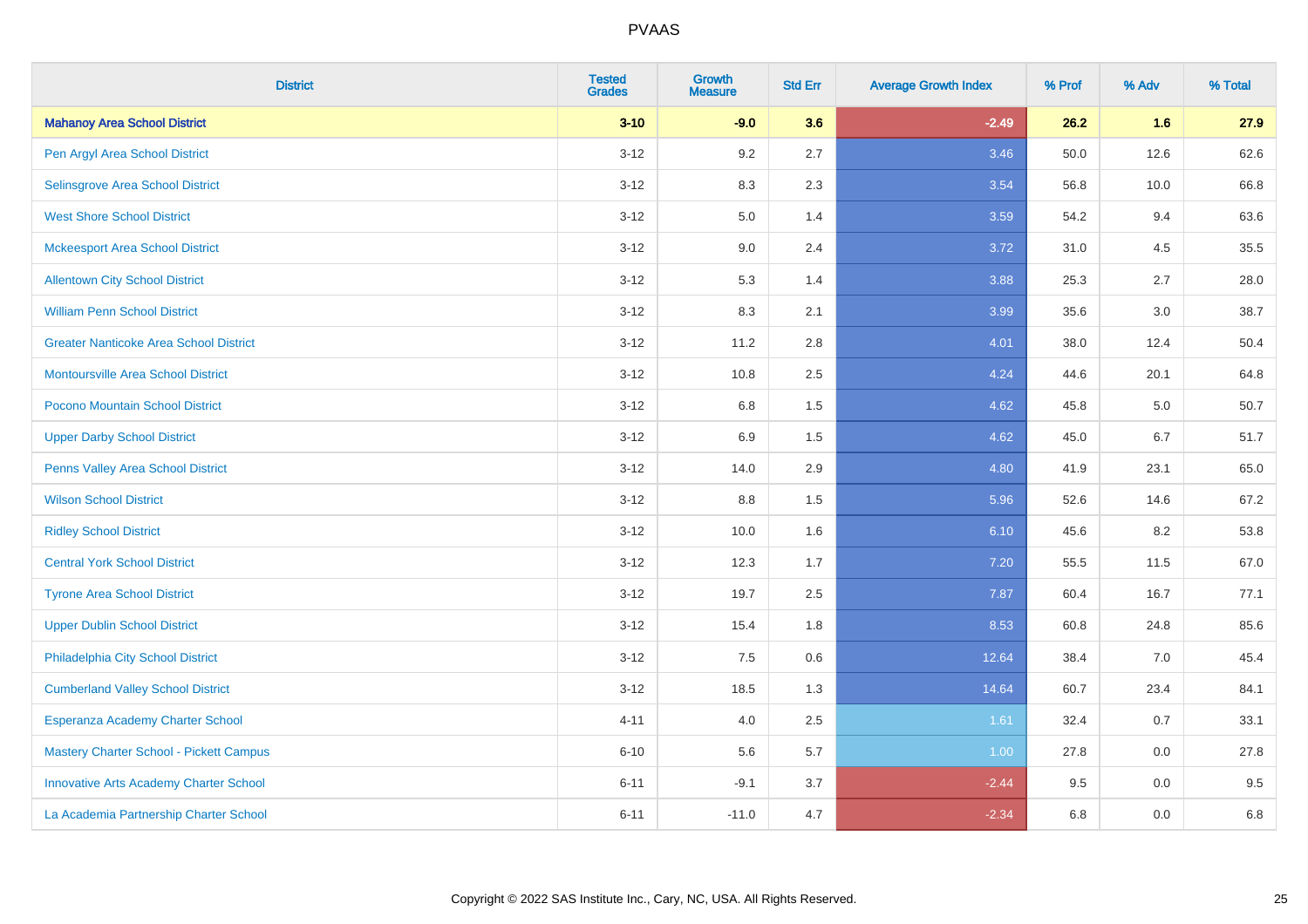| <b>District</b>                                                       | <b>Tested</b><br><b>Grades</b> | <b>Growth</b><br><b>Measure</b> | <b>Std Err</b> | <b>Average Growth Index</b> | % Prof | % Adv | % Total |
|-----------------------------------------------------------------------|--------------------------------|---------------------------------|----------------|-----------------------------|--------|-------|---------|
| <b>Mahanoy Area School District</b>                                   | $3 - 10$                       | $-9.0$                          | 3.6            | $-2.49$                     | 26.2   | 1.6   | 27.9    |
| Perseus House Charter School Of Excellence                            | $6 - 11$                       | $-5.2$                          | 3.0            | $-1.72$                     | 16.5   | 0.0   | 16.5    |
| Urban Pathways 6-12 Charter School                                    | $6 - 11$                       | 4.8                             | 6.4            | 0.75                        | 28.6   | 0.0   | 28.6    |
| Center For Student Learning Charter School At Pennsbury               | $6 - 12$                       | $-2.9$                          | 6.1            | $-0.47$                     | 42.9   | 0.0   | 42.9    |
| Dr Robert Ketterer Charter School Inc                                 | $6 - 12$                       | 10.1                            | 5.0            | 2.04                        | 14.9   | 0.4   | 15.3    |
| 21st Century Cyber Charter School                                     | $6 - 12$                       | 5.7                             | 2.3            | 2.50                        | 56.7   | 8.3   | 65.0    |
| <b>Mastery Charter School - Gratz Campus</b>                          | $7 - 10$                       | $-23.9$                         | 4.5            | $-5.29$                     | 2.9    | 0.0   | 2.9     |
| Mastery Charter School - Shoemaker Campus                             | $7 - 10$                       | 4.1                             | 3.0            | 1.34                        | 20.9   | 3.3   | 24.2    |
| <b>Achievement House Charter School</b>                               | $7 - 11$                       | $-0.7$                          | 4.0            | $-0.17$                     | 32.5   | 2.6   | 35.1    |
| <b>Mastery Charter High School-Lenfest Campus</b>                     | $7 - 11$                       | 2.5                             | 5.7            | 0.43                        | 40.0   | 0.0   | 40.0    |
| <b>Lincoln Park Performing Arts Charter School</b>                    | $7 - 11$                       | 3.6                             | 2.5            | 1.42                        | 59.6   | 14.7  | 74.3    |
| The New Academy Charter School                                        | $8 - 11$                       | $-10.4$                         | 5.2            | $-2.00$                     | 0.0    | 0.0   | 0.0     |
| <b>West Side CTC</b>                                                  | $9 - 10$                       | $-37.4$                         | 4.3            | $-8.64$                     | 8.8    | 0.0   | 8.8     |
| <b>Bucks County Technical High School</b>                             | $9 - 10$                       | $-12.0$                         | 2.5            | $-4.84$                     | 35.9   | 3.2   | 39.2    |
| <b>Columbia-Montour AVTS</b>                                          | $9 - 10$                       | $-12.5$                         | 3.0            | $-4.16$                     | 22.3   | 0.6   | 22.9    |
| Preparatory Charter School Of Mathematics, Science, Tech, And Careers | $9 - 10$                       | $-4.0$                          | 2.5            | $-1.59$                     | 15.0   | 0.0   | 15.0    |
| <b>Westinghouse Arts Academy Charter School</b>                       | $9 - 10$                       | $-0.7$                          | 3.6            | $-0.19$                     | 59.2   | 8.4   | 67.6    |
| <b>KIPP Dubois Charter School</b>                                     | $9 - 10$                       | 4.7                             | 3.3            | 1.40                        | 31.0   | 1.4   | 32.4    |
| Lehigh Valley Charter High School For The Arts                        | $9 - 10$                       | 7.3                             | 2.6            | 2.82                        | 62.3   | 18.2  | 80.5    |
| <b>Dauphin County Technical School</b>                                | $9 - 11$                       | $-45.5$                         | 2.6            | $-17.72$                    | 14.4   | 2.5   | 16.9    |
| Jefferson County-Dubois AVTS                                          | $9 - 11$                       | $-16.2$                         | 3.9            | $-4.16$                     | 23.0   | 0.0   | 23.0    |
| <b>Universal Audenried Charter School</b>                             | $9 - 11$                       | $-5.8$                          | 2.4            | $-2.40$                     | 14.6   | 0.0   | 14.6    |
| <b>Carbon Career &amp; Technical Institute</b>                        | $9 - 11$                       | $-5.7$                          | 3.6            | $-1.59$                     | 34.5   | 1.2   | 35.7    |